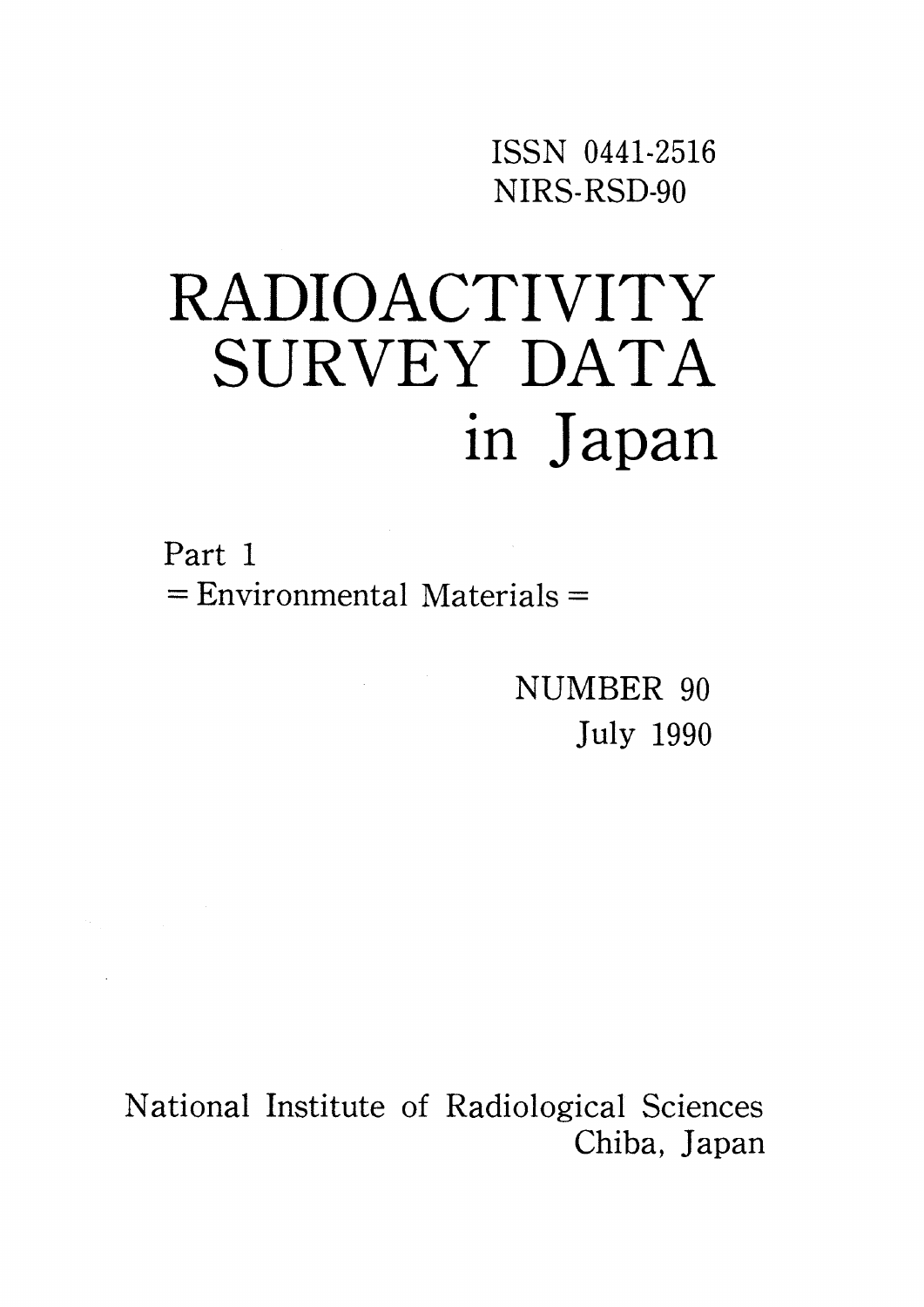# Radioactivity Survey Data in Japan Number 90

# July 1990 part  $1 =$  Environmental Materials =

Page

#### Contents

#### Environmental and Dietary Materials (Japan Chemical Analysis Center) (for domestic program) (for WHO program)  $(2)$  $(3)$  $(4)$  $(5)$  $(6)$ 7. Contents of Figure (Selected Locations)

Editted by National Institute of Radiological Sciences, under the supervision of Science and Technology Agency of Japanese Government.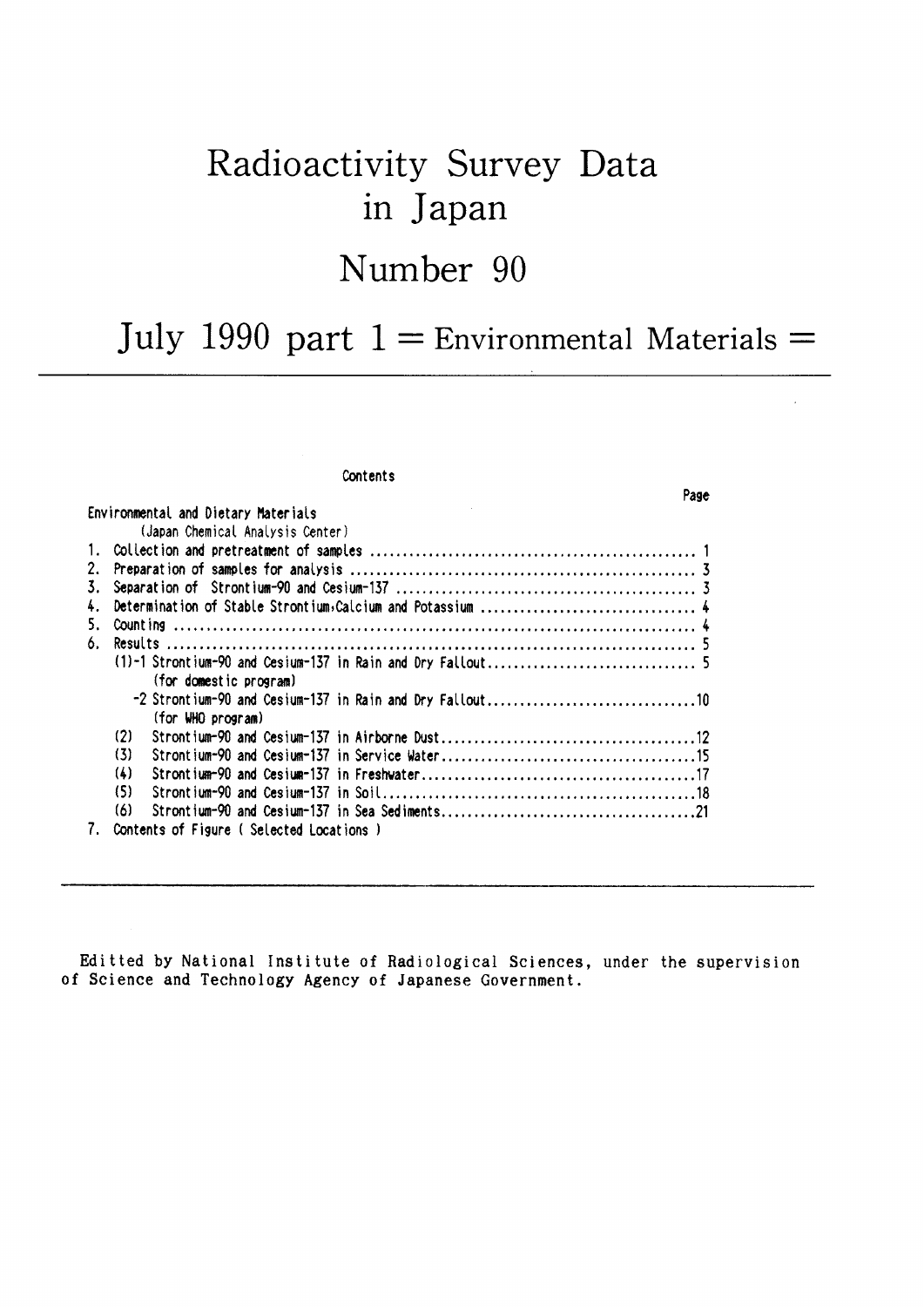Environmental and Dietary Materials\*

(Japan Chemical Analysis Center)

- $1 \quad$ Collection and pretreatment of samples
- (1) Rain and dry fallout

Rain and dry fallout was collected monthly on a sampling tray, approximately 5000 cm<sup>2</sup> in area, which was filled with water to a depth of 1 cm at the beginning of every month

Strontium and cesium carrier solutions were added after the sample was filtered. The tray was washed with 5  $\ell$  of distilled vater and the vashing vas combined to the filtrate.

The sample was passed through a cation exchange column (500 ml of Dowex 50W  $\times$ 8, 50  $\sim$  100 mesh, Na form) at a rate flow of 80 ml/min.

#### (2) Airborne dust

Airborne dust was collected by an electrostatic precipitator or a filter air sampler for every three months at a rate of more than 3000  $m<sup>3</sup>$  per month. **The** sampling was done 1 to 1.5 meters above the ground.

#### (3) Service water and freshwater

Service water,  $100 \, \ell$  each, was collected at the intake of the water-treatment plant and at the tap after water was left running for five minutes. Strontium and cesium carriers were added to the filtered water sample. The subsequent process was the same as that described in the section (1). Freshwater was treated in the same way as the service water.

#### $(4)$  Soil

Soil was collected from the location in the spacious and flat area without past surface disturbance caused by duststorms, inflow and outflow due to precipitation, etc.. Any places located under trees in a forest, in a stony area or inside of river banks were avoided. Soil was taken from two layers of different depths, 0-5cm and 5-20cm. The soil lumps were crushed by hands and dried in a drying oven regulated 105  $\mathbb{C}$ . The soil was then passed through a 2 mm sieve to remove plant roots and pebbles.

(5) Sea vater Sea water was collected at the fixed stations where the effect of terrestrial fresh water from rivers was expected to be negligibly small. A special consideration was also given to weather conditions. The sampling was carried out when there was no rainfall for the last few days. To prevent contamination, water samples were collected at the bow of a sampling boat just before she stood still by scooping surface water using a polyethylene bucket. Immediately after the collection, the samples were acidified to a pH lower than 3 by adding concentrated hydrochloric acid in a ratio of 1ml to 1 l of sea water, and then stored in 20  $\ell$  polyethylene containers. The sampling equipments as well as containers were thoroughly rinsed with dilute hydrochloric acid and then with distilled vater before use. Two hundred milliliters of sea water was also collected at the same stations for the determination of chlorinity.

#### (6) Sea sediments

Sediment was collected in the same area as that for the sea vater sample, taking the following criteria into account:

- a. The depth of water exceeds 1 m at low tide.
- b. No significant sedimental movement is observed in the vicinity of concern.
- c. Mud, silt and fine sand are preferable.

A conventional sediment sampling device was used for collecting the top few centimeters of surface sediment. Approximately 4kg of the sample in wet weight was spread on a stenless steel dish after removed of the pebbles, shells and other foreign materials, and dried in a drying oven regulated at  $105^\circ \text{C}$ .

#### (7) Total diet

A full one day ordinary diet including three meals, water, tea and other in-between snacks for five persons was collected as a sample of "total diet". The sample in a large stainless steel pan was carbonized carefully by direct application of gas flame, and was transfered to a porcelain dish and then ashed at  $450 \, \text{C}$  in an electric muffle furnace.

#### $(8)$  Rice

Polished rice was collected in producing districts at the harvest and in consuming areas when new crops were first put on sale. The sample was carbonized and ashed in a porcelain dish.

Samples were sent to the Center from 32 contracted prefectures.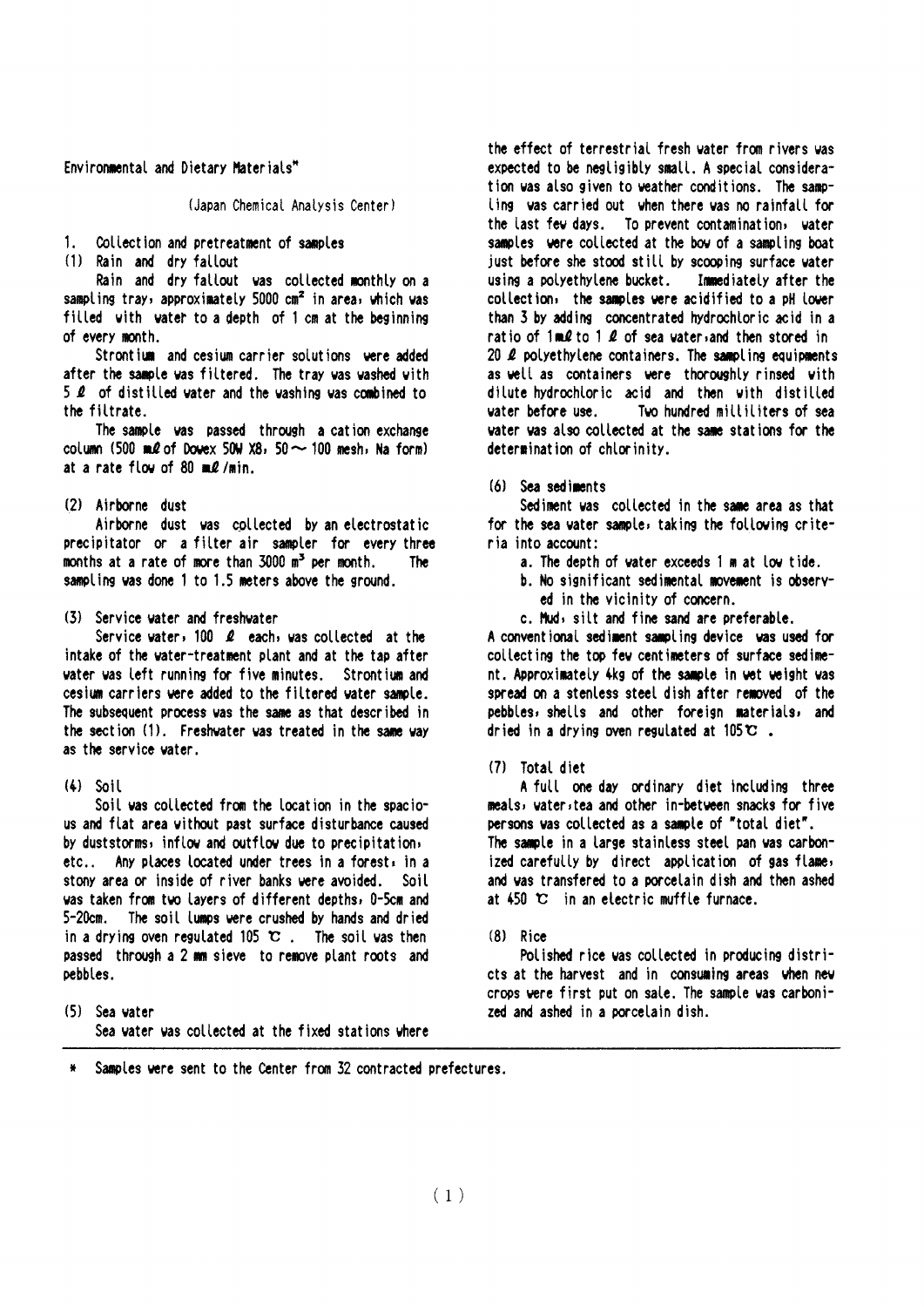#### $(9)$  Milk

Raw milk was collected in producing districts and commercial milk was purchased in consuming districts. Milk in a stainless steel pan or a porcelain dish was evaporated to dryness followed by carbonization and ashing.

#### (10) Vegetables

Spinach and Japanese radish were selected as the representatives for leaf vegetables and for non-starch roots, respectively. After removing soil, the edible part of vegetable sample was dried and carbonized in a stainless steel pan or a porcelain dish.

#### $(11)$  Tea

Five hundred grams of manufactured green tea was collected, carbonized and ashed in a stainless steel pan or a porcelain dish.

#### (12) Fish, shellfish and seaweeds

a. Sea fish and freshwater fish

Fish was rinsed with water and blotted with a filter paper. Only the edible part was used in case of larger sized fish, and the whole part was used in Each sample was weighed and case of smaller ones. placed in a stainless steel pan or a porcelain dish. After carbonized, the sample was ashed in an electric muffle furnace.

#### b. Shellfish

Approximately 4 kg of shellfish including the shells was collected or purchased. After removing the shells, it was treated in the same way as that for the sea fish.

#### c. Seaweeds

Edible seaveeds were collected and rinsed with water to remove sand and other adhering matters on These were removed of excess water, the surface. weighed dried and ashed.

Table 1 shows detailes of sample collection.

| Sample                                         | Frequency of sampling                             | Quantity of sample            |
|------------------------------------------------|---------------------------------------------------|-------------------------------|
| =Environmental materials=                      |                                                   |                               |
| (1) Rain and dry fallout                       |                                                   |                               |
| 1. For domestic program                        | monthly                                           |                               |
| 2. For WHO program                             | monthly                                           |                               |
| (2) Airborne dust                              | quarterly                                         | $>3000$ m <sup>3</sup> /month |
| (3) Service water and freshwater               |                                                   |                               |
| 1. Service water (source water)                | semiyearly                                        | 100 $\ell$                    |
| 2. Service vater (tap vater)                   | semiyearly                                        | 100 $\rho$                    |
| 3. Freshvater                                  | yearly (fishing season)                           | 100 $\ell$                    |
| $(4)$ Soil                                     |                                                   |                               |
| 1. $0 \sim 5$ cm                               | yearly                                            | 4 kg                          |
| 2. $5 - 20$ cm                                 | yearly                                            | 4 kg                          |
| (5) Sea vater                                  | yearly                                            | 40Q                           |
| (6) Sea sediments                              | yearly                                            | 4 kg                          |
| =Dietary materials=                            |                                                   |                               |
| (7) Total diet                                 | semiyearly                                        | daily amount for 5 persons    |
| $(8)$ Rice                                     |                                                   |                               |
| 1. Producing districts                         | yearly (harvesting season)                        | 5 kg (polished rice)          |
| 2. Consuming districts                         | yearly (harvesting season)                        | 5 kg (polished rice)          |
| $(9)$ Milk                                     |                                                   |                               |
| 1. Producing districts for<br>WHO program      | quarterly (February, May, August and<br>November) | 3 l                           |
| 2. Producing districts for<br>domestic program | semiyearly (February and August)                  | 3 l                           |

Table 1 Details of sample collection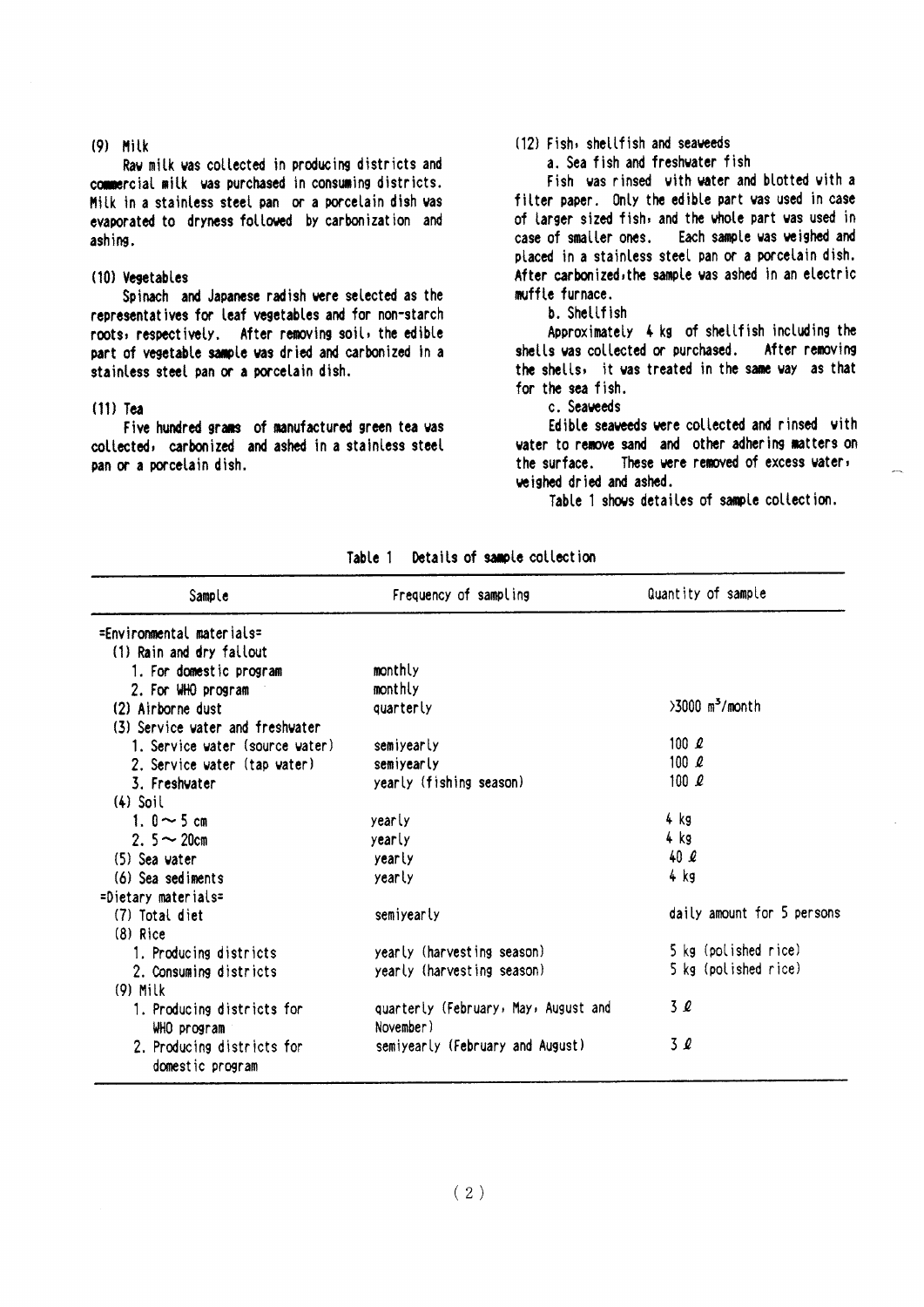| Sample                            | Frequency of sampling                | Quantity of sample      |
|-----------------------------------|--------------------------------------|-------------------------|
| 3. Consuming districts            | semiyearly (February and August)     | 3 Q                     |
| 4. Povdered milk                  | semiyearly (April and October)       | $2 \sim 3$ kg           |
| (10) Vegetables                   |                                      |                         |
| 1. Producing districts            | yearly (harvesting season)           | 4 kg                    |
| 2. Consuming districts            | yearly (harvesting season)           | 4 kg                    |
| $(11)$ Tea                        | yearly (the first harvesting season) | 500g (manufactured tea) |
| (12) Fish, shellfish and seaveeds |                                      |                         |
| 1. Sea fish                       | yearly (fishing season)              | 4 kg                    |
| 2. Freshvater fish                | yearly (fishing season)              | 4 kg                    |
| 3. Shellfish                      | yearly (fishing season)              | 4 kg                    |
| 4. Seaveeds                       | yearly (fishing season)              | $2 \sim 3$ kg           |

- Preparation of samples for analysis  $2.$
- (1) Rain, service water and freshwater

Strontium and cesium were eluted with hydrochloric acid from the cation exchange column. The residue of rain sample on the filter paper was ashed in an electric muffle furnace and the ash was dissolved in hydrochloric acid. The insoluble part was filtered and vashed The filtrate and the washings were combined to the previous eluate and used for radiochemical analysis.

#### (2) Soil and Sea sediment

Dried soil was crushed to smaller ones than 0.25 mm in size by a crusher. The sieved sample was ashed in an electric muffle furnace regulated at  $450 \, \text{C}$ . The sample was then heated with hydrochloric acid, strontjum and cesium carrier solutions and the mixture was heated. The insoluble constituent was filtered off and washed with water.

The dried sample was crushed to smaller ones than 0.25 mm by a crushing machine. The further preparation of the sample was the same as that described in the section  $2-(2)$ .

#### $(3)$  Rice

The ashed sample was pulverized with a porcelain mortar and passed through a 0.35 mm sieve. The sieved sample to which both strontium and cesium carriers were added, was digested with nitric acid by heating. After the sample was heated again with nitric acid to dryness, strontium and cesium were extracted with hydrochloric acid and water. The insoluble constituent was filtered and washed. The filtrate and washings were combined for subsequent radiochemical analysis.

(4) Airborne dust, diet, milk, vegetables, fish and shellfish, seaveeds, tea and others

These ashed samples were treated with the same procedure as that described in the section 2-(4).

Separation of strontium-90 and cesium-137 3.

#### $(1)$  Strontium-90

Sample solutions, prepared as in the foregoing sections 2-(1) through 2-(4), were neutralized with sodium hydroxide. After sodium carbonate was added, the precipitate of strontium and calcium carbonates was separated. The supernatant solution was retained for cesium-137 determination. The carbonates were dissolved in hydrochloric acid and strontium and ca-Icium were precipitated as oxalates. The precipitate was dissolved in nitric acid and strontium was separated from calcium by successive fuming nitric acid separation. Iron scavenge was made after addition of ferric iron carrier followed by barium chromate separation after addition of barium carrier to remove radium, its daughters and lead. Strontium was recovered as carbonate, and the precipitate was dried and weighed to determine strontium recovery. The strontjum carbonate was dissolved in hydrochloric acid and iron carrier was added. The solution was allowed to stand for two weeks for strontium-90 and yttrium-90 to attain equilibrium. Yttrium-90 was coprecipitated with ferric hydroxide and the precipitate was filtered off, washed and counted.

#### $(2)$  Cesium-137

The supernatant separated from the strontium fraction was acidified with hydrochloric acid. While stirring, cesium was adsorbed on the ammonium molyb-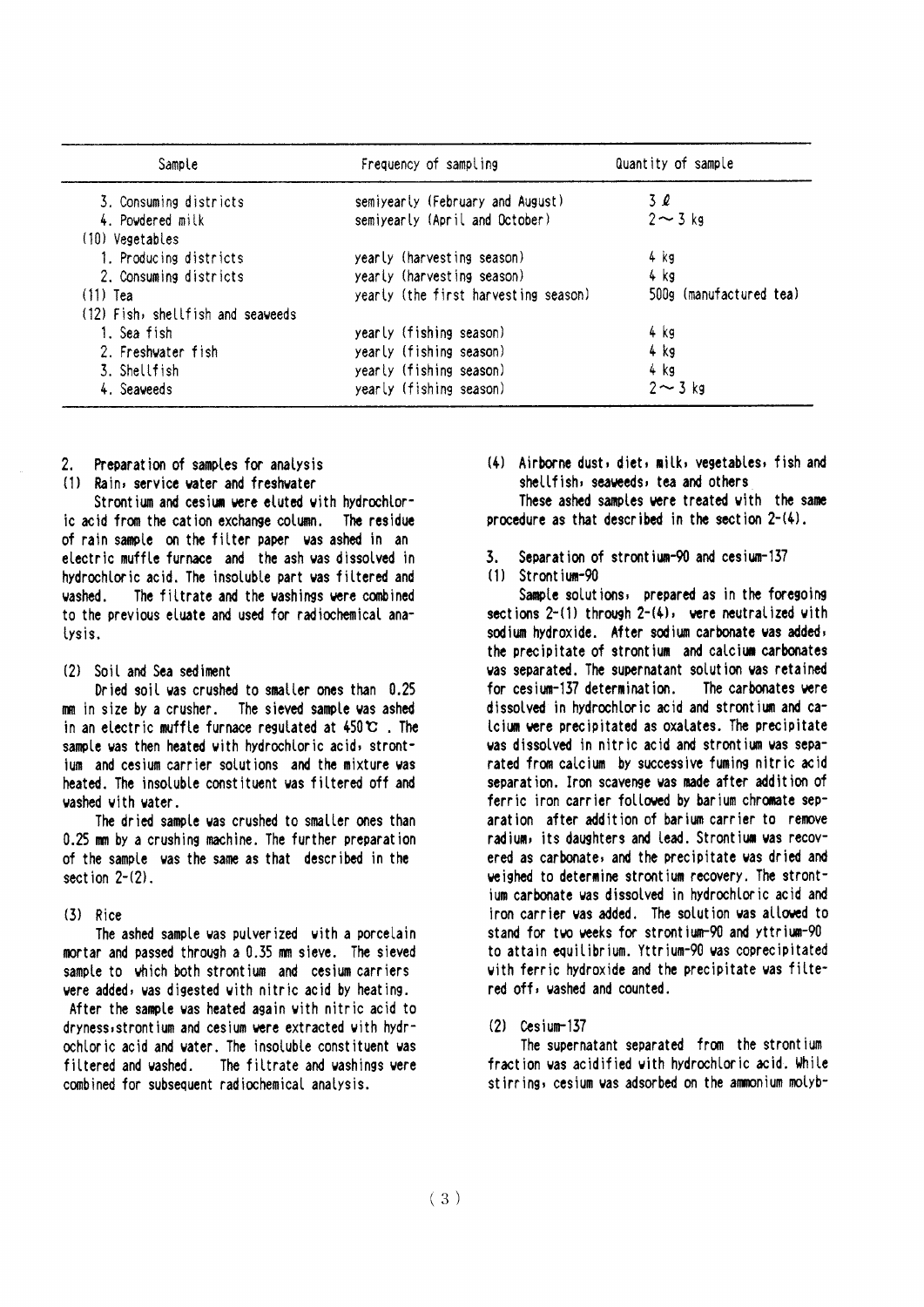#### dophosphate added.

After filtered off and vashed with hydrochlotric acid the precipitate was dissolved in 2.5N sodium hydroxide solution. The solution was adjusted to pH 8.2 with hydrochloric acid and allowed to cool. Resultant molybdenum hydroxide which separated out in the solution, was filtered off and washed with water. EDTA was added to the filtrate and washings. Cesium and rubidium were adsorbed on a cation exchange column and cesium was separated from rubidium by eluting with hydrochloric acid.

The eluate was evaporated to dryness and was dissolved. The solution was filtered. Chloroplatinic acid was added to precipitate cesium. The precipitate vas filtered onto a tared paper using a demountable filter and washed with water and then ethanol. After drying, the chemical yield of cesium was determined by weighing the precipitate. Cesium-137 radioactivity was measured for this precipitate.

 $\ddot{\bullet}$ . Determination of stable strontium, calcium and potassium

A veighed amount of soil or sea sediment was heated in a electric muffle furnace at 450 °C and then

treated with hydrochloric acid for extraction. A weighed aliquot of ashed samples of total diet, vegetables, milk, fish, shellfish or seaveeds was digested with hydrofluoric acid and nitric acid. The extract was made up to an appropriate volume with dilute hydrochloric acid. The sample solution was analyzed for calcium by titration with standard potassium permanganate solution after separating calcium as oxalate. Atomic absorption spectroscopy was applied when appropriate. Stable strontium and potassium were determined by atomic absorption and flame emission spectrometry, respectively.

#### $5.$ Count ing

After the radiochemical separation the mounted precipitates were counted for activity using low background beta counters normally for 60 to 90 min. Net sample counting rates were corrected for counter efficiency, recovery, self-absorption and decay to obtain the content of strontium-90 and cesium-137 per sample aliquot. From the results, concentrations of these nuclides in the original samples vere calculated.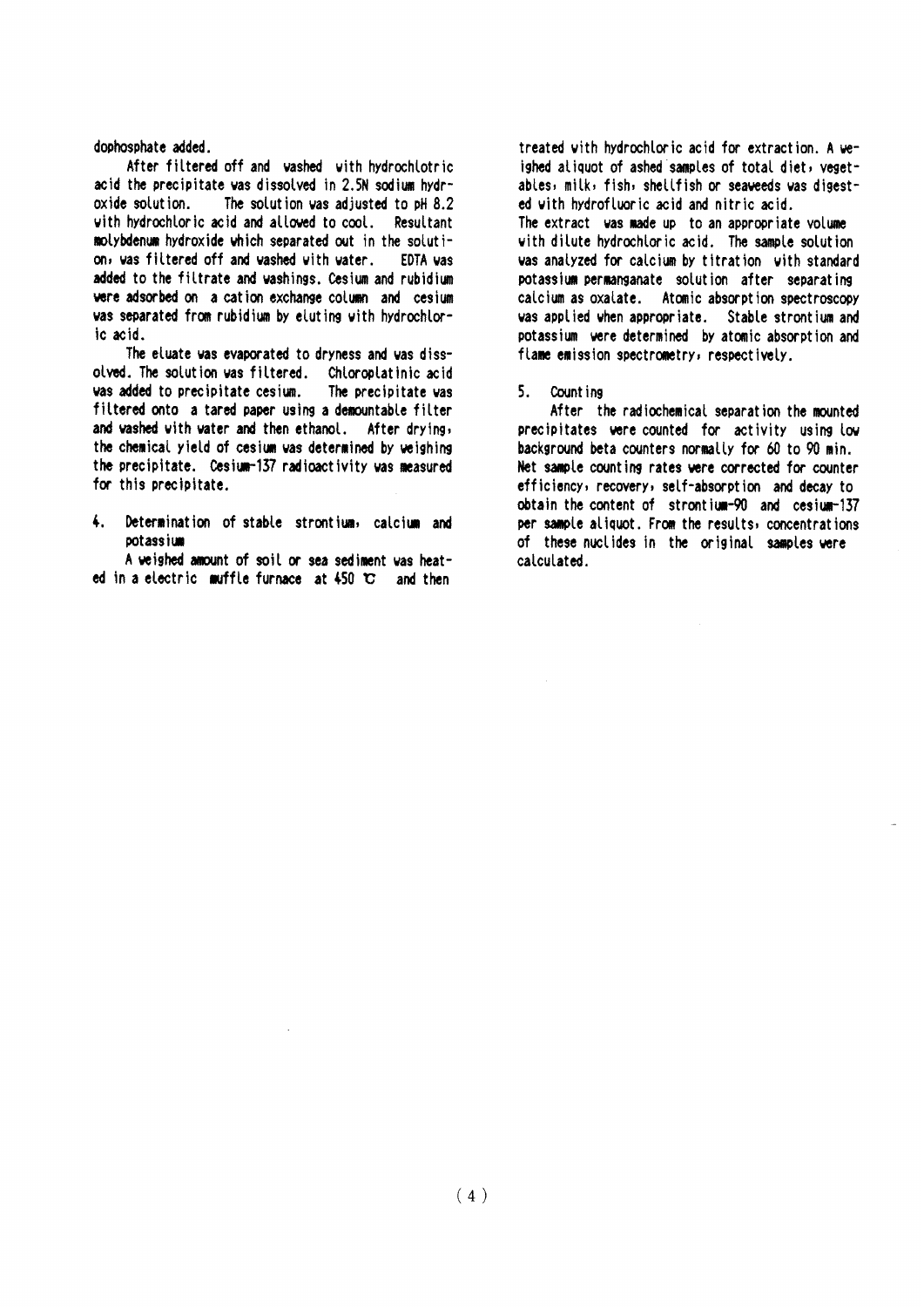#### 6. Re8ult8

#### $(1)-1$  Strontium-90 and Cesium-137 in Rain and Dry Fallout(for domestic program) (from Mar,1989 to Dec.1989)

-continued from NO. 88 of this publication-

| Table (1)-1: Strontium-90 and Cesium-137 in Rain and Dry Fallout |  |
|------------------------------------------------------------------|--|
|------------------------------------------------------------------|--|

|                         | Duration        | $\bullet \circ$ <sub>Sr</sub><br>137Cs<br>Precipitation |                        |                        |
|-------------------------|-----------------|---------------------------------------------------------|------------------------|------------------------|
| Location                | (days)          | (mm)                                                    | (MBq/Km <sup>2</sup> ) | (MBq/Km <sup>2</sup> ) |
| March, 1989             |                 |                                                         |                        |                        |
| Ooita, OOITA            | 34              | 27.5                                                    | $0.00 \pm 0.020$       | $0.05 \pm 0.023$       |
| April, 1989             |                 |                                                         |                        |                        |
| Onagawa-machi, MIYAGI   | 29              | 244.3                                                   | $0.01 \pm 0.018$       | $0.08 \pm 0.017$       |
| Morioka, IWATE          | 32              | 181.5                                                   | $0.04 \pm 0.018$       | $0.11 \pm 0.019$       |
| Koufu, YAMANASHI        | 31              | 108.0                                                   | $0.01 \pm 0.021$       | $0.05 \pm 0.024$       |
| Kyoto, KYOTO            | 32              | 44.5                                                    | $0.03 \pm 0.020$       | $0.04 \pm 0.015$       |
| Wakayama, WAKAYAMA      | 29              | 99.6                                                    | $0.01 \pm 0.019$       | $0.08 \pm 0.018$       |
| Matsue, SHIMANE         | 31              | 50.7                                                    | $0.02 \pm 0.012$       | $0.09 \pm 0.014$       |
| Ooita, OOITA            | 30              | 53.0                                                    | $0.00 \pm 0.023$       | $0.04 \pm 0.023$       |
| May, 1989               |                 |                                                         |                        |                        |
| Aomori, AOMORI          | 32 <sub>2</sub> | 37.0                                                    | $0.07 \pm 0.025$       | $0.16 \pm 0.022$       |
| Onagawa-machi, MIYAGI   | 32 <sub>2</sub> | 109.7                                                   | $0.03 \pm 0.018$       | $0.04 \pm 0.014$       |
| Morioka, IWATE          | 32              | 72.5                                                    | $0.04 \pm 0.018$       | $0.05 \pm 0.016$       |
| Koufu. YAMANASHI        | 32              | 101.0                                                   | $0.00 \pm 0.020$       | $0.03 \pm 0.024$       |
| Kyoto, KYOTO            | 31              | 104.3                                                   | $0.003 \pm 0.019$      | $0.03 \pm 0.015$       |
| Wakayama, WAKAYAMA      | 32 <sub>2</sub> | 128.1                                                   | $0.02 \pm 0.020$       | $0.02 \pm 0.015$       |
| Matsue, SHIMANE         | 32 <sub>2</sub> | 127.0                                                   | $0.04 \pm 0.013$       | $0.09 \pm 0.015$       |
| Ooita, OOITA            | 31              | 192.0                                                   | $0.01 \pm 0.027$       | $0.05 \pm 0.022$       |
| June, 1989              |                 |                                                         |                        |                        |
| Sapporo, HOKKAIDO       | 31              | 88.0                                                    | $0.02 \pm 0.022$       | $0.06 \pm 0.017$       |
| Onagawa-machi, MIYAGI   | 33              | 127.1                                                   | $0.002 \pm 0.016$      | $0.03 \pm 0.013$       |
| Morioka, IWATE          | 31              | 62.3                                                    | $0.03 \pm 0.019$       | $0.00 \pm 0.013$       |
| Ookuma-machi, FUKUSHIMA | 31              | 167.9                                                   | $0.00 \pm 0.019$       | $0.08 \pm 0.024$       |
| Mito, IBARAGI           | 31              | 171.5                                                   | $0.01 \pm 0.018$       | $0.01 \pm 0.013$       |
| Utsunomiya, TOCHIGI     | 33              | 311.5                                                   | $0.00 \pm 0.018$       | $0.03 \pm 0.022$       |
| Kosugi-machi, TOYAMA    | 31              | 112.9                                                   | $0.04 \pm 0.018$       | $0.14 \pm 0.020$       |
| Koufu, YAMANASHI        | 31              | 153.0                                                   | $0.01 \pm 0.019$       | $0.05 \pm 0.024$       |
| Shizuoka, SHIZUOKA      | 33              | 364.5                                                   | $0.02 \pm 0.020$       | $0.05 \pm 0.023$       |
| Kyoto, KYOTO            | 31              | 164.8                                                   | $0.00 \pm 0.026$       | $0.03 \pm 0.015$       |
| Wakayama, WAKAYAMA      | 33              | 235.6                                                   | $0.01 \pm 0.022$       | $0.03 \pm 0.016$       |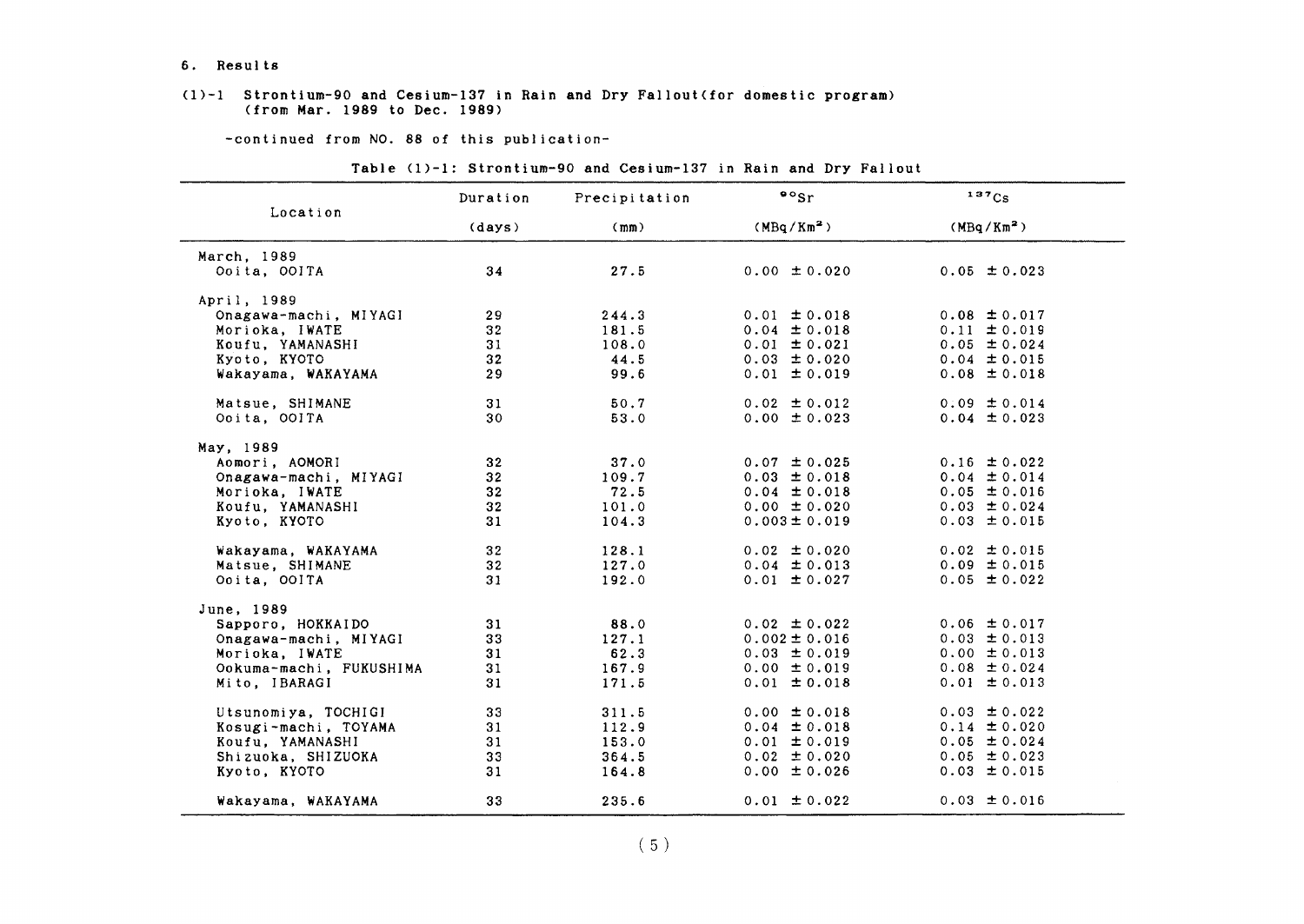| Location                 | Duration        | Precipitation  | $\cdot \cdot$ sr                     | 137Cg                                 |
|--------------------------|-----------------|----------------|--------------------------------------|---------------------------------------|
|                          | (days)          | (mm)           | (MBq/Km <sup>2</sup> )               | (MBq/Km <sup>2</sup> )                |
| Matsue, SHIMANE          | 31              | 131.9          | $0.01 \pm 0.013$                     | $0.02 \pm 0.009$                      |
| Ooita, OOITA             | 31              | 133.0          | $0.00 \pm 0.023$                     | $0.06 \pm 0.021$                      |
| July, 1989               |                 |                |                                      |                                       |
| Sapporo, HOKKAIDO        | 32 <sub>2</sub> | 30.0           | $0.07 \pm 0.024$                     | $0.04 \pm 0.020$                      |
| Aomori, AOMORI           | 32 <sub>2</sub> | 34.0           | $0.10 \pm 0.024$                     | $0.10 \pm 0.026$                      |
| Onagawa-machi, MIYAGI    | 30              | 82.2           | $0.00 \pm 0.017$                     | $0.01 \pm 0.017$                      |
| Morioka, IWATE           | 32              | 37.4           | $0.00 \pm 0.017$                     | $0.01 \pm 0.013$                      |
| Ookuma-machi, FUKUSHIMA  | 32              | 90.8           | $0.30 \pm 0.200$                     | $0.04 \pm 0.018$                      |
| Mito, IBARAGI            | 32 <sub>2</sub> | 169.0          | $0.02 \pm 0.018$                     | $0.005 \pm 0.015$                     |
| Shinjuku, TOKYO          | 32 <sub>2</sub> | 283.5          | $0.02 \pm 0.022$                     | $0.00 \pm 0.016$                      |
| Yokohama, KANAGAWA       | 31              | 323.8          | $0.01 \pm 0.020$                     | $0.05 \pm 0.020$                      |
| Utsunomiya, TOCHIGI      | 30              | 368.2          | $0.02 \pm 0.020$                     | $0.01 \pm 0.016$                      |
| Kosugi-machi, TOYAMA     | 32              | 228.0          | $0.05 \pm 0.019$                     | $0.02 \pm 0.014$                      |
| Fukui, FUKUI             | 33              | 264.1          | $0.00 \pm 0.099$                     |                                       |
| Koufu, YAMANASHI         | 32              | 146.5          | $0.00 \pm 0.018$                     | $0.00 \pm 0.110$                      |
| Shizuoka, SHIZUOKA       | 30              | 232.5          | $0.00 \pm 0.016$                     | $0.02 \pm 0.021$                      |
| Nagoya, AICHI            | 32              | 126.1          | $0.00 \pm 0.019$                     | $0.04 \pm 0.017$                      |
| Tsu, MIE                 | 32              | 230.0          | $0.01 \pm 0.021$                     | $0.04 \pm 0.015$<br>$0.05 \pm 0.022$  |
| Kobe, HYOGO              | 32              | 113.9          | $0.02 \pm 0.021$                     |                                       |
| Wakayama, WAKAYAMA       | 30              | 125.6          | $0.02 \pm 0.023$                     | $0.05 \pm 0.022$                      |
| Tottori, TOTTORI         | 31              | 139.3          | $0.08 \pm 0.025$                     | $0.06 \pm 0.017$<br>$0.04 \pm 0.018$  |
| Matsue, SHIMANE          | 32              | 155.0          | $0.01 \pm 0.015$                     | $0.05 \pm 0.017$                      |
| Hiroshima, HIROSHIMA     | 32 <sub>2</sub> | 174.0          | $0.07 \pm 0.024$                     | $0.002 \pm 0.020$                     |
| Matsuyama, EHIME         | 32 <sub>2</sub> | 113.5          | $0.01 \pm 0.021$                     |                                       |
| Takamatsu, KAGAWA        | 32              | 128.0          | $0.03 \pm 0.023$                     | $0.00 \pm 0.020$                      |
| Dazaifu, FUKUOKA         | 33              | 121.1          | $0.06 \pm 0.040$                     | $0.03 \pm 0.017$                      |
| Saga, SAGA               | 30              | 107.2          | $0.001 \pm 0.017$                    | $0.06 \pm 0.028$                      |
| Nagasaki, NAGASAKI       | 32              | 536.0          | $0.04 \pm 0.024$                     | $0.001 \pm 0.015$<br>$0.10 \pm 0.022$ |
| Ooita, OOITA             | 32 <sub>2</sub> | 200.5          | $0.00 \pm 0.008$                     |                                       |
| Miyazaki, MIYAZAKI       | 32 <sub>2</sub> | 556.3          | $0.00 \pm 0.019$                     | $0.10 \pm 0.022$<br>$0.20 \pm 0.030$  |
| Yonagusuku-mura, OKINAWA | 32              | 112.5          | $0.00 \pm 0.019$                     | $0.00 \pm 0.022$                      |
| August, 1989             |                 |                |                                      |                                       |
| Sapporo, HOKKAIDO        | 32 <sub>2</sub> |                |                                      |                                       |
| Aomori, AOMORI           | 32 <sub>2</sub> | 148.5          | $0.05 \pm 0.021$                     | $0.02 \pm 0.015$                      |
| Onagawa-machi, MIYAGI    | 32              | 77.5           | $0.13 \pm 0.025$                     | $0.09 \pm 0.025$                      |
| Morioka, IWATE           | 32              | 135.2<br>165.4 | $0.00 \pm 0.017$                     | $0.01 \pm 0.015$                      |
| Yamagata, YAMAGATA       | 32              | 152.9          | $0.03 \pm 0.018$<br>$0.04 \pm 0.020$ | $0.07 \pm 0.015$<br>$0.05 \pm 0.018$  |
| Ookuma-machi, FUKUSHIMA  | 32              | 182.8          | $0.02 \pm 0.018$                     | $0.16 \pm 0.024$                      |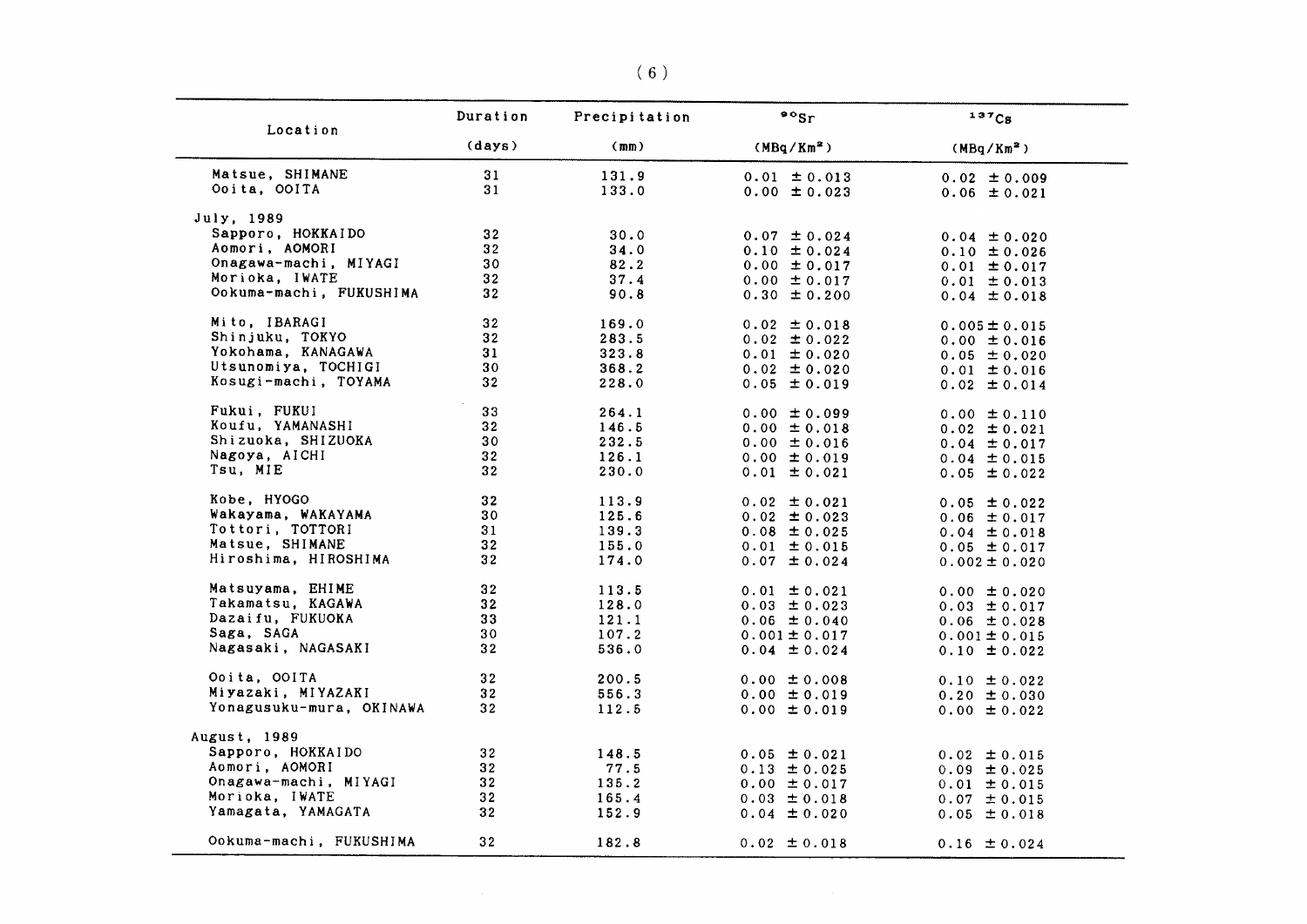|                          | Duration        | Precipitation | $\bullet \circ$ Sr     | 137Cs                  |
|--------------------------|-----------------|---------------|------------------------|------------------------|
| Location                 | (days)          | (mm)          | (MBq/Km <sup>2</sup> ) | (MBa/Km <sup>2</sup> ) |
| Mito, IBARAGI            | 32              | 190.0         | $0.02 \pm 0.017$       | $0.02 \pm 0.014$       |
| Shinjuku, TOKYO          | 32 <sub>2</sub> | 261.2         | $0.04 \pm 0.018$       | $0.03 \pm 0.017$       |
| Yokohama, KANAGAWA       | 31              | 276.4         | $0.06 \pm 0.019$       | $0.11 \pm 0.020$       |
| Utsunomiya, TOCHIGI      | 32 <sub>2</sub> | 164.9         | $0.04 \pm 0.019$       | $0.02 \pm 0.016$       |
| Kosugi-machi, TOYAMA     | 32              | 175.2         | $0.06 \pm 0.019$       | $0.01 \pm 0.013$       |
| Fukui, FUKUI             | 31              | 150.0         | $0.11 \pm 0.100$       | $0.04 \pm 0.076$       |
| Koufu, YAMANASHI         | 32              | 224.0         | $0.03 \pm 0.020$       | $0.03 \pm 0.024$       |
| Shizuoka, SHIZUOKA       | 35              | 134.0         | $0.00 \pm 0.016$       | $0.06 \pm 0.019$       |
| Nagoya, AICHI            | 32 <sub>2</sub> | 81.6          | $0.17 \pm 0.028$       | $0.06 \pm 0.015$       |
| Tsu, MIE                 | 32              | 245.0         | $0.00 \pm 0.018$       | $0.14 \pm 0.024$       |
| Kobe, HYOGO              | 32              | 157.9         | $0.03 \pm 0.021$       | $0.06 \pm 0.019$       |
| Wakayama, WAKAYAMA       | 32 <sub>2</sub> | 130.2         | $0.00 \pm 0.020$       | $0.03 \pm 0.015$       |
| Tottori, TOTTORI         | 30              | 148.7         | $0.23 \pm 0.027$       | $0.03 \pm 0.017$       |
| Matsue, SHIMANE          | 32 <sub>2</sub> | 125.4         | $0.02 \pm 0.014$       | $0.03 \pm 0.015$       |
| Hiroshima, HIROSHIMA     | 32              | 143.2         | $0.11 \pm 0.022$       | $0.01 \pm 0.016$       |
| Matsuyama, EHIME         | 32              | 189.0         | $0.02 \pm 0.019$       | $0.03 \pm 0.017$       |
| Takamatsu, KAGAWA        | 32 <sub>2</sub> | 165.5         | $0.01 \pm 0.016$       | $0.04 \pm 0.017$       |
| Dazaifu, FUKUOKA         | 32              | 77.1          | $0.03 \pm 0.019$       | $0.03 \pm 0.017$       |
| Saga, SAGA               | 32              | 63.6          | $0.02 \pm 0.018$       | $0.05 \pm 0.018$       |
| Nagasaki, NAGASAKI       | 32 <sub>2</sub> | 19.0          | $0.06 \pm 0.022$       | $0.02 \pm 0.015$       |
| Ooita, OOITA             | 32              | 234.0         | $0.01 \pm 0.009$       | $0.00 \pm 0.015$       |
| Miyazaki, MIYAZAKI       | 32 <sub>2</sub> | 505.6         | $0.03 \pm 0.019$       | $0.05 \pm 0.017$       |
| Yonagusuku-mura, OKINAWA | 32 <sub>2</sub> | 263.5         | $0.001 \pm 0.019$      | $0.01 \pm 0.012$       |
| September, 1989          |                 |               |                        |                        |
| Sapporo, HOKKAIDO        | 32              | 156.0         | $0.00 \pm 0.018$       | $0.02 \pm 0.022$       |
| Aomori, AOMORI           | 31              | 195.5         | $0.07 \pm 0.022$       | $0.26 \pm 0.031$       |
| Onagawa-machi, MIYAGI    | 32              | 185.4         | $0.04 \pm 0.059$       | $0.04 \pm 0.062$       |
| Morioka, IWATE           | 32 <sub>2</sub> | 343.0         | $0.00 \pm 0.015$       | $0.01 \pm 0.013$       |
| Yamagata, YAMAGATA       | 32              | 272.5         | $0.02 \pm 0.017$       | $0.02 \pm 0.015$       |
| Ookuma-machi, FUKUSHIMA  | 30              | 149.4         | $0.00 \pm 0.016$       | $0.04 \pm 0.015$       |
| Mito, IBARAGI            | 32 <sub>2</sub> | 157.0         | $0.02 \pm 0.018$       | $0.004 \pm 0.014$      |
| Shinjuku, TOKYO          | 32              | 218.0         | $0.03 \pm 0.018$       | $0.04 \pm 0.015$       |
| Yokohama, KANAGAWA       | 31              | 229.3         | $0.05 \pm 0.019$       | $0.14 \pm 0.021$       |
| Utsunomiya, TOCHIGI      | 32              | 195.8         | $0.01 \pm 0.016$       | $0.01 \pm 0.015$       |
| Kosugi-machi, TOYAMA     | 32              | 470.8         | $0.02 \pm 0.009$       | $0.03 \pm 0.014$       |
| Fukui, FUKUI             | 32              | 500.7         | $0.00 \pm 0.088$       | $0.00 \pm 0.070$       |
| Koufu, YAMANASHI         | 31              | 229.5         | $0.01 \pm 0.017$       | $0.02 \pm 0.023$       |
| Shizuoka, SHIZUOKA       | 29              | 263.0         | $0.01 \pm 0.017$       | $0.01 \pm 0.016$       |
| Nagoya, AICHI            | 32              | 321.2         | $0.03 \pm 0.020$       | $0.08 \pm 0.017$       |
|                          |                 |               |                        |                        |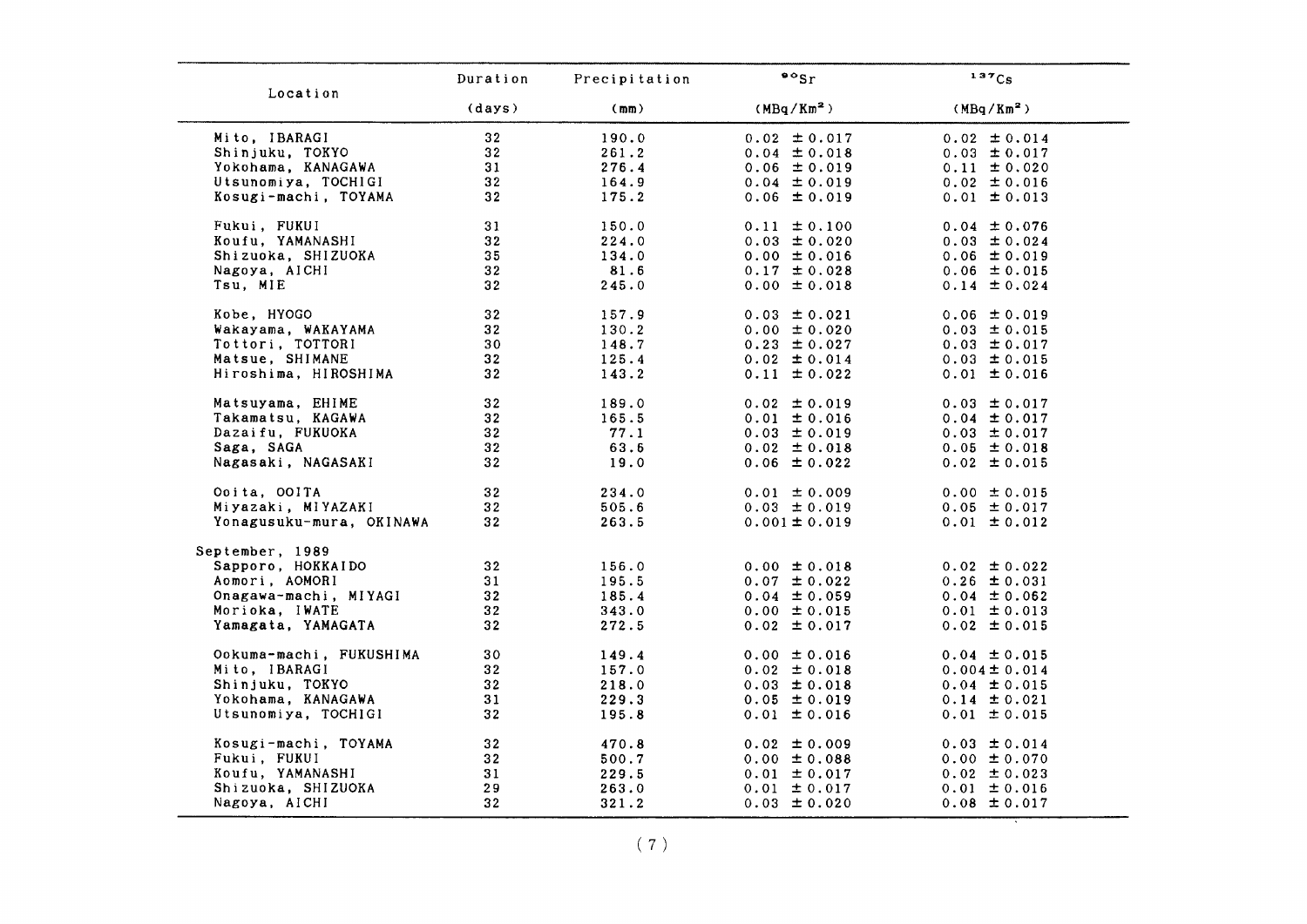| Location                 | Duration        | Precipitation | $\cdot$ $\cdot$ sr                   | 137Cs                                 |
|--------------------------|-----------------|---------------|--------------------------------------|---------------------------------------|
|                          | (days)          | (mm)          | (MBq/Km <sup>2</sup> )               | (MBq/Km <sup>2</sup> )                |
| Tsu, MIE                 | 32              | 424.0         | $0.03 \pm 0.019$                     | $0.05 \pm 0.019$                      |
| Kobe, HYOGO              | 31              | 434.9         | $0.02 \pm 0.018$                     | $0.04 \pm 0.017$                      |
| Wakayama, WAKAYAMA       | 33              | 842.4         | $0.00 \pm 0.022$                     | $0.05 \pm 0.018$                      |
| Tottori, TOTTORI         | 32              | 427.7         | $0.12 \pm 0.025$                     | $0.15 \pm 0.027$                      |
| Matsue, SHIMANE          | 32              | 333.9         | $0.04 \pm 0.014$                     | $0.04 \pm 0.015$                      |
| Hiroshima, HIROSHIMA     | 33              | 302.7         | $0.07 \pm 0.014$                     | $0.01 \pm 0.013$                      |
| Matsuyama, EHIME         | 30              | 280.0         | $0.03 \pm 0.018$                     | $0.03 \pm 0.017$                      |
| Takamatsu, KAGAWA        | 32 <sub>2</sub> | 302.0         | $0.02 \pm 0.018$                     | $0.00 \pm 0.015$                      |
| Dazaifu, FUKUOKA         | 32              | 535.2         | $0.03 \pm 0.018$                     | $0.01 \pm 0.022$                      |
| Saga, SAGA               | 32              | 404.2         | $0.03 \pm 0.010$                     | $0.03 \pm 0.023$                      |
| Nagasaki, NAGASAKI       | 32              | 432.5         | $0.09 \pm 0.021$                     | $0.03 \pm 0.015$                      |
| Ooita, OOITA             | 32              | 239.5         | $0.00 \pm 0.007$                     | $0.01 \pm 0.016$                      |
| Miyazaki, MIYAZAKI       | 31              | 531.5         | $0.02 \pm 0.016$                     | $0.05 \pm 0.025$                      |
| Yonagusuku-mura, OKINAWA | 30              | 171.0         | $0.002 \pm 0.016$                    | $0.03 \pm 0.026$                      |
| October, 1989            |                 |               |                                      |                                       |
| Sapporo, HOKKAIDO        | 31              | 67.0          | $0.00 \pm 0.019$                     | $0.00 \pm 0.021$                      |
| Aomori, AOMORI           | 32              | 133.5         | $0.08 \pm 0.023$                     | $0.05 \pm 0.023$                      |
| Onagawa-machi, MIYAGI    | 31              | 164.5         | $0.02 \pm 0.018$                     | $0.00 \pm 0.022$                      |
| Morioka, IWATE           | 31              | 64.1          | $0.02 \pm 0.018$                     | $0.001 \pm 0.013$                     |
| Yamagata, YAMAGATA       | 31              | 41.5          | $0.00 \pm 0.017$                     | $0.01 \pm 0.014$                      |
| Mito, IBARAGI            | 31              | 173.5         | $0.001 \pm 0.017$                    | $0.01 \pm 0.014$                      |
| Yokohama, KANAGAWA       | 32 <sub>2</sub> | 204.4         | $0.04 \pm 0.018$                     | $0.06 \pm 0.023$                      |
| Utsunomiya, TOCHIGI      | 31              | 177.7         | $0.00 \pm 0.016$                     | $0.02 \pm 0.015$                      |
| Kosugi-machi, TOYAMA     | 31              | 115.1         | $0.00 \pm 0.008$                     | $0.04 \pm 0.014$                      |
| Fukui, FUKUI             | 31              | 112.6         | $0.00 \pm 0.100$                     | $0.01 \pm 0.072$                      |
| Koufu, YAMANASHI         | 32              | 138.0         | $0.02 \pm 0.019$                     | $0.00 \pm 0.022$                      |
| Shizuoka, SHIZUOKA       | 31              | 154.5         | $0.02 \pm 0.008$                     | $0.01 \pm 0.013$                      |
| Nagoya, AICHI            | 31              | 64.9          | $0.01 \pm 0.020$                     | $0.01 \pm 0.013$                      |
| Tsu, MIE                 | 31              | 34.5          | $0.06 \pm 0.010$                     | $0.07 \pm 0.018$                      |
| Kobe, HYOGO              | 32 <sub>2</sub> | 24.7          | $0.03 \pm 0.020$                     | $0.04 \pm 0.016$                      |
| Tottori, TOTTORI         | 32              | 115.5         | $0.08 \pm 0.022$                     | $0.03 \pm 0.023$                      |
| Matsue, SHIMANE          | 31              | 86.3          | $0.01 \pm 0.006$                     | $0.04 \pm 0.010$                      |
| Hiroshima, HIROSHIMA     | 30              | 26.3          | $0.17 \pm 0.016$                     |                                       |
| Takamatsu, KAGAWA        | 31              |               |                                      | $0.02 \pm 0.014$                      |
| Dazaifu, FUKUOKA         | 31              | 41.5<br>22.4  | $0.01 \pm 0.009$<br>$0.01 \pm 0.009$ | $0.005 \pm 0.015$<br>$0.01 \pm 0.015$ |
| Saga, SAGA               | 31              | 18.5          | $0.001 \pm 0.007$                    | $0.05 \pm 0.023$                      |
| Nagasaki, NAGASAKI       | 31              | 16.5          | $0.02 \pm 0.019$                     | $0.03 \pm 0.022$                      |
| Ooita, OOITA             | 32              | 58.0          | $0.02 \pm 0.009$                     | $0.03 \pm 0.015$                      |
| Miyazaki, MIYAZAKI       | 32              | 86.0          | $0.002 \pm 0.009$                    | $0.03 \pm 0.015$                      |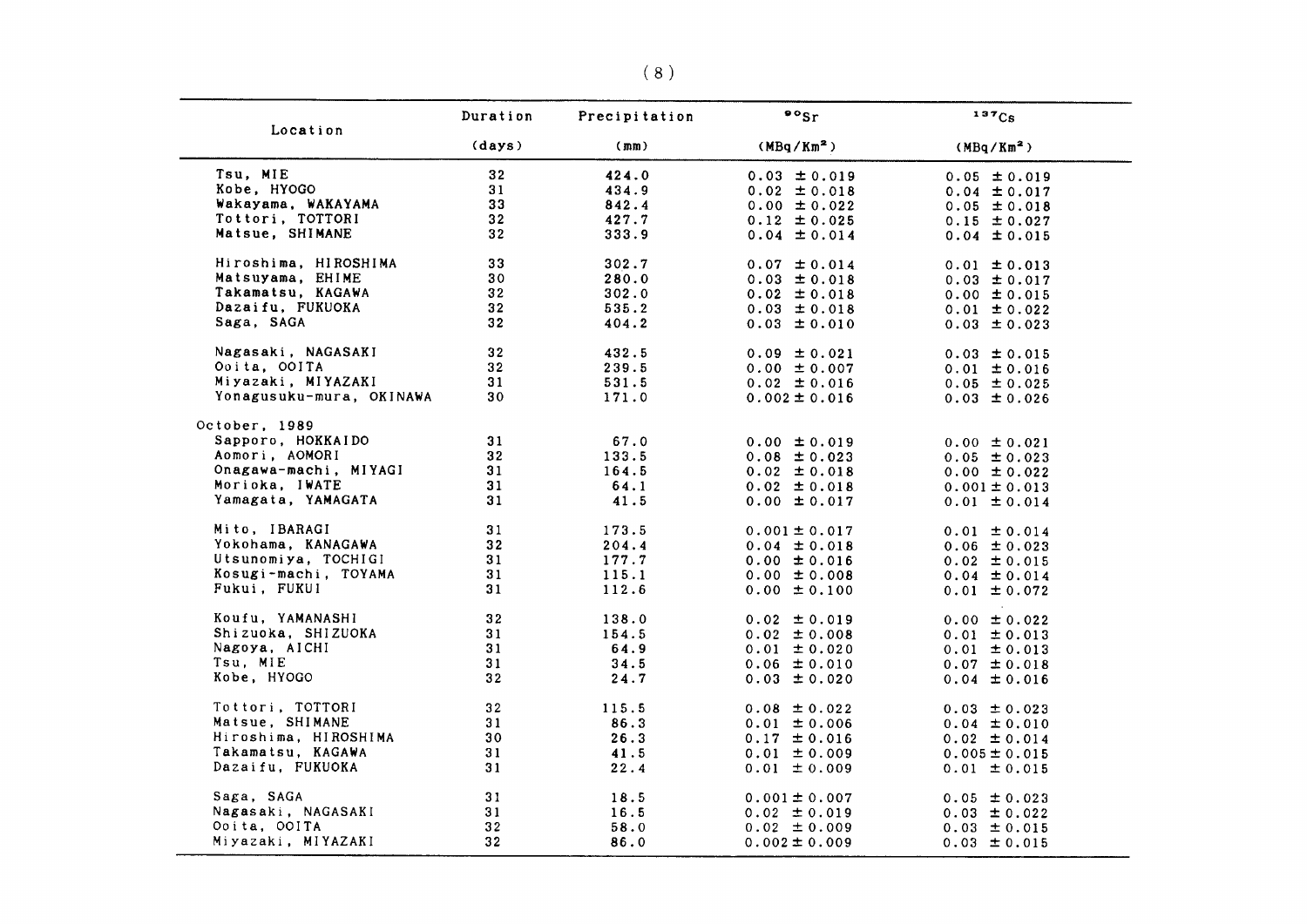|                          | Duration | Precipitation | $\cdot$ $\cdot$ sr     | 137Cs                  |
|--------------------------|----------|---------------|------------------------|------------------------|
| Location                 | (days)   | (mm)          | (MBq/Km <sup>2</sup> ) | (MBq/Km <sup>2</sup> ) |
| Yonagusuku-mura, OKINAWA | 33       | 13.5          | $0.03 \pm 0.012$       | $0.00 \pm 0.023$       |
| November, 1989           |          |               |                        |                        |
| Sapporo, HOKKAIDO        | 31       | 68.0          | $0.01 \pm 0.018$       | $0.07 \pm 0.024$       |
| Aomori, AOMORI           | 32       | 104.0         | $0.07 \pm 0.021$       | $0.02 \pm 0.016$       |
| Onagawa-machi, MIYAGI    | 34       | 61.5          | $0.02 \pm 0.017$       | $0.02 \pm 0.023$       |
| Yamagata, YAMAGATA       | 31       | 71.9          | $0.004 \pm 0.009$      | $0.04 \pm 0.014$       |
| Yokohama, KANAGAWA       | 31       | 119.5         | $0.02 \pm 0.017$       | $0.00 \pm 0.018$       |
| Utsunomiya, TOCHIGI      | 31       | 28.1          | $0.01 \pm 0.019$       | $0.04 \pm 0.015$       |
| Kosugi-machi, TOYAMA     | 31       | 242.4         | $0.01 \pm 0.008$       | $0.05 \pm 0.015$       |
| Fukui, FUKUI             | 34       | 285.4         | $0.10 \pm 0.100$       | $0.00 \pm 0.070$       |
| Koufu, YAMANASHI         | 31       | 26.0          | $0.02 \pm 0.007$       | $0.01 \pm 0.013$       |
| Shizuoka, SHIZUOKA       | 31       | 191.5         | $0.01 \pm 0.007$       | $0.03 \pm 0.015$       |
| Nagoya, AICHI            | 31       | 54.9          | $0.06 \pm 0.021$       | $0.02 \pm 0.013$       |
| Tsu, MIE                 | 31       | 34.5          | $0.02 \pm 0.010$       | $0.05 \pm 0.016$       |
| Ootsu, SHIGA             | 31       | 15.8          | $0.01 \pm 0.010$       | $0.01 \pm 0.013$       |
| Kobe, HYOGO              | 31       | 35.2          | $0.02 \pm 0.009$       | $0.01 \pm 0.022$       |
| Tottori, TOTTORI         | 30       | 177.5         | $0.07 \pm 0.022$       | $0.07 \pm 0.024$       |
| Hiroshima, HIROSHIMA     | 35       | 121.0         | $0.12 \pm 0.014$       | $0.03 \pm 0.015$       |
| Dazaifu, FUKUOKA         | 31       | 56.0          | $0.00 \pm 0.028$       | $0.02 \pm 0.025$       |
| Nagasaki, NAGASAKI       | 31       | 93.5          | $0.04 \pm 0.020$       | $0.01 \pm 0.020$       |
| Ooita, OOITA             | 31       | 72.0          | $0.02 \pm 0.008$       | $0.03 \pm 0.015$       |
| Yonagusuku-mura, OKINAWA | 31       | 118.5         | $0.01 \pm 0.008$       | $0.01 \pm 0.022$       |
| December, 1989           |          |               |                        |                        |
| Sapporo, HOKKAIDO        | 28       | 60.5          | $0.02 \pm 0.018$       | $0.02 \pm 0.016$       |
| Yamagata, YAMAGATA       | 35       | 47.5          | $0.02 \pm 0.018$       | $0.03 \pm 0.024$       |
| Yokohama, KANAGAWA       | 29       | 30.8          | $0.04 \pm 0.019$       | $0.04 \pm 0.017$       |
| Utsunomiya, TOCHIGI      | 36       | 24.6          | $0.01 \pm 0.018$       | $0.04 \pm 0.025$       |
| Koufu, YAMANASHI         | 35       | 19.5          | $0.01 \pm 0.008$       | $0.04 \pm 0.016$       |
| Tsu, MIE                 | 35       | 16.0          | $0.02 \pm 0.009$       | $0.09 \pm 0.018$       |
| Kobe, HYOGO              | 29       | 14.5          | $0.02 \pm 0.010$       | $0.03 \pm 0.014$       |
| Tottori, TOTTORI         | 36       | 219.9         | $0.05 \pm 0.019$       | $0.04 \pm 0.018$       |
| Nagasaki, NAGASAKI       | 35       | 27.0          | $0.01 \pm 0.017$       | $0.03 \pm 0.017$       |
| Opita, OOITA             | 35       | 1.0           | $0.02 \pm 0.007$       | $0.03 \pm 0.014$       |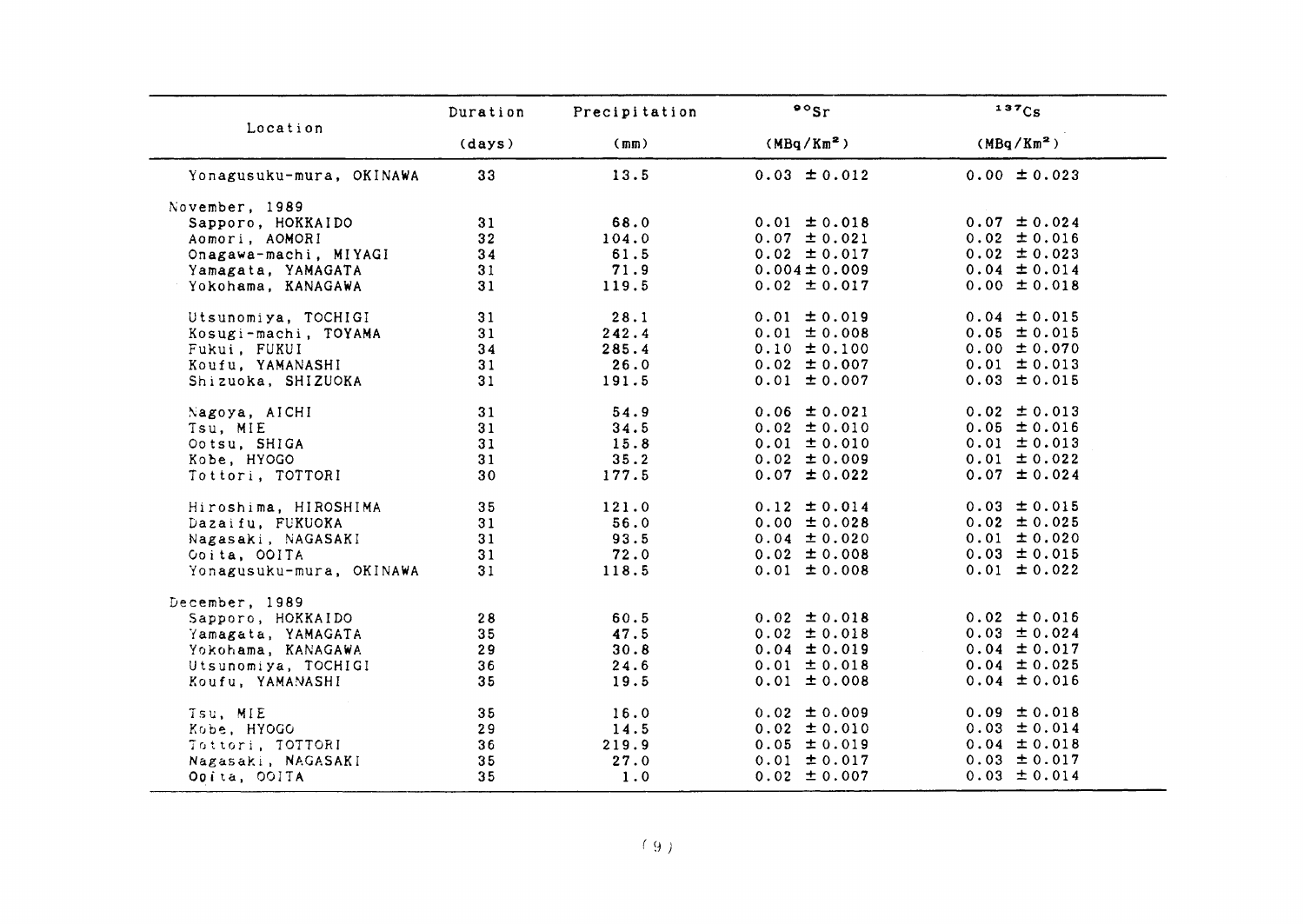#### $(1)-2$  Strontium-90 and Cesium-137 in Rain and Dry Fallout(for WHO program) (from Feb.1989 to Dec.1989)

-continued from NO. 88 of this publication-

### Table (1)-2: Strontium-90 and Cesium-137 in Rain and Dry Fallout

| Location                             | Duration        | Precipitation  | $\frac{80}{5}$                       | 137Cs                                |
|--------------------------------------|-----------------|----------------|--------------------------------------|--------------------------------------|
|                                      | (days)          | (mm)           | (MBq/Km <sup>2</sup> )               | $(MBq/Km^2)$                         |
| February, 1989<br>Chiba, CHIBA       | 29              | 131.1          | $0.04 \pm 0.023$                     | $0.03 \pm 0.019$                     |
| March. 1989<br>Chiba, CHIBA          | 32              | 121.1          | $0.01 \pm 0.019$                     | $0.07 \pm 0.020$                     |
| April, 1989<br>Chiba, CHIBA          | 28              | 178.5          | $0.003 \pm 0.020$                    | $0.06 \pm 0.020$                     |
| May, 1989<br>Chiba, CHIBA            | 35              | 168.2          | $0.04 \pm 0.022$                     | $0.13 \pm 0.022$                     |
| June, 1989                           |                 |                |                                      |                                      |
| Chiba, CHIBA<br>Kagoshima, KAGOSHIMA | 36<br>31        | 217.8<br>250.5 | $0.00 \pm 0.019$<br>$0.03 \pm 0.013$ | $0.05 \pm 0.020$<br>$0.07 \pm 0.024$ |
| July. 1989                           |                 |                |                                      |                                      |
| Akita, AKITA                         | 33              | 42.4           | $0.04 \pm 0.025$                     | $0.03 \pm 0.016$                     |
| Chiba, CHIBA                         | 28              | 181.7          | $0.01 \pm 0.020$                     | $0.04 \pm 0.019$                     |
| Kanazawa, ISHIKAWA                   | 32              | 275.0          | $0.03 \pm 0.023$                     | $0.03 \pm 0.015$                     |
| Nagano, NAGANO                       | 32              | 107.8          | $0.03 \pm 0.021$                     | $0.02 \pm 0.016$                     |
| Okayama, OKAYAMA                     | 32 <sub>2</sub> | 120.2          | $0.00 \pm 0.020$                     | $0.04 \pm 0.017$                     |
| Yamaguchi, YAMAGUCHI                 | 32              | 210.5          | $0.003 \pm 0.022$                    | $0.05 \pm 0.023$                     |
| Kochi, KOCHI                         | 30              | 358.2          | $0.05 \pm 0.023$                     | $0.02 \pm 0.015$                     |
| Kagoshima, KAGOSHIMA                 | 32              | 399.5          | $0.06 \pm 0.016$                     | $0.17 \pm 0.028$                     |
| August, 1989                         |                 |                |                                      |                                      |
| Akita, AKITA                         | 32 <sub>2</sub> | 147.5          | $0.08 \pm 0.022$                     | $0.09 \pm 0.021$                     |
| Chiba, CHIBA                         | 35              | 165.0          | $0.03 \pm 0.020$                     | $0.03 \pm 0.014$                     |
| Kanazawa, ISHIKAWA                   | 31              | 154.0          | $0.08 \pm 0.022$                     | $0.09 \pm 0.020$                     |
| Nagano, NAGANO                       | 32              | 134.3          | $0.003 \pm 0.019$                    | $0.00 \pm 0.013$                     |
| Osaka, OSAKA                         | 32              | 166.1          | $0.03 \pm 0.021$                     | $0.03 \pm 0.016$                     |
| Okayama, OKAYAMA                     | 32 <sub>2</sub> | 191.8          | $0.05 \pm 0.019$                     | $0.06 \pm 0.018$                     |
| Yamaguchi, YAMAGUCHI                 | 32 <sub>2</sub> | 168.5          | $0.00 \pm 0.015$                     | $0.04 \pm 0.016$                     |
| Kochi, KOCHI                         | 32              | 700.1          | $0.09 \pm 0.023$                     | $0.02 \pm 0.014$                     |
| Kagoshima, KAGOSHIMA                 | 31              | 109.0          | $0.06 \pm 0.009$                     | $0.01 \pm 0.017$                     |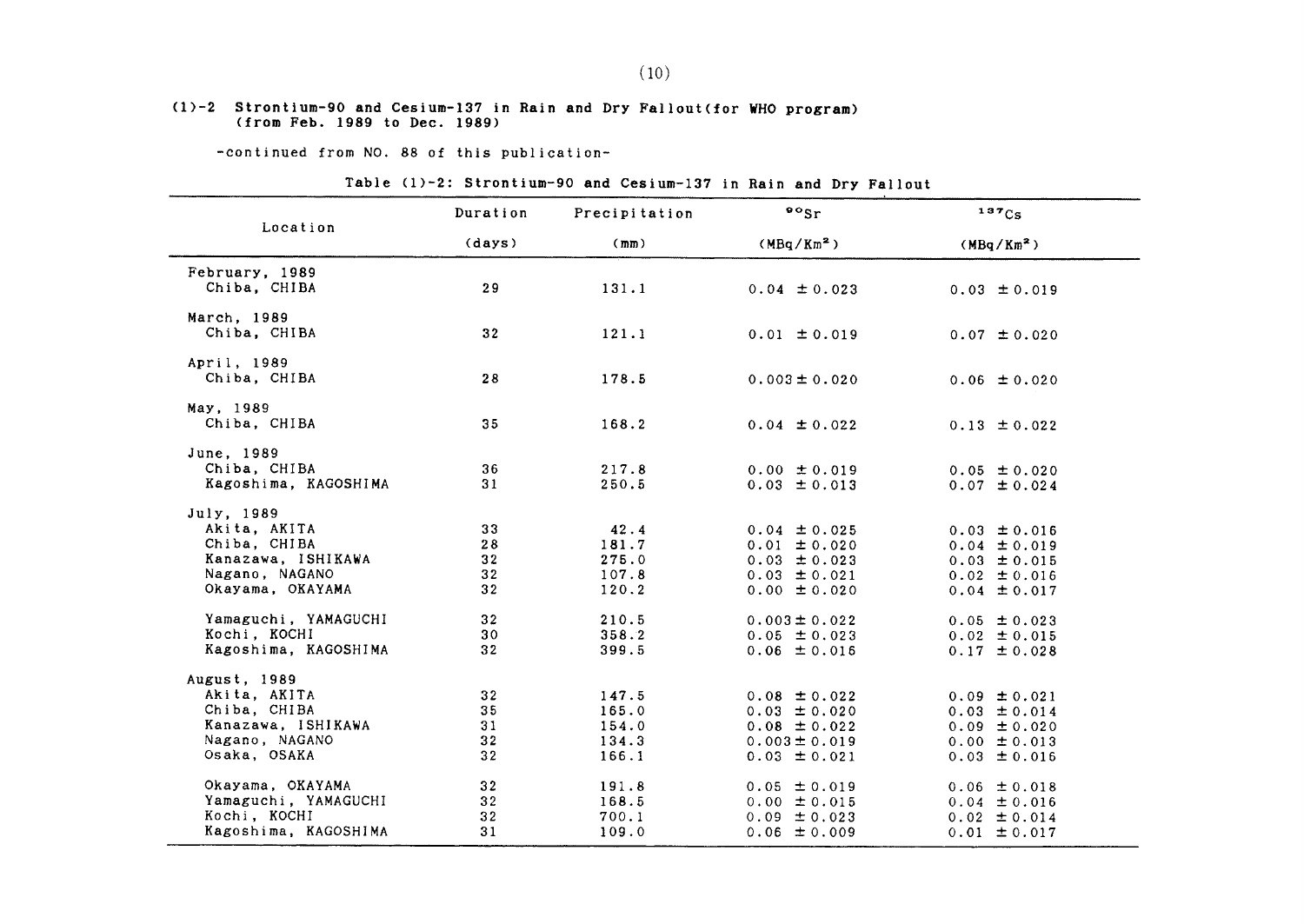| Location             | Duration        | Precipitation | $\bullet \circ$ <sub>Sr</sub> | 137C <sub>S</sub>      |
|----------------------|-----------------|---------------|-------------------------------|------------------------|
|                      | (days)          | (mm)          | (MBq/Km <sup>2</sup> )        | (MBq/Km <sup>2</sup> ) |
| September, 1989      |                 |               |                               |                        |
| Akita, AKITA         | 32 <sub>2</sub> | 373.3         | $0.09 \pm 0.023$              | $0.08 \pm 0.020$       |
| Chiba, CHIBA         | 29              | 149.0         | $0.06 \pm 0.021$              | $0.03 \pm 0.013$       |
| Kanazawa, ISHIKAWA   | 32              | 580.5         | $0.09 \pm 0.021$              | $0.05 \pm 0.016$       |
| Nagano, NAGANO       | 32              | 163.1         | $0.02 \pm 0.020$              | $0.01 \pm 0.015$       |
| Osaka, OSAKA         | 30              | 521.7         | $0.02 \pm 0.019$              | $0.04 \pm 0.018$       |
| Okayama, OKAYAMA     | 32              | 261.7         | $0.004 \pm 0.019$             | $0.01 \pm 0.022$       |
| Yamaguchi, YAMAGUCHI | 32 <sub>2</sub> | 363.5         | $0.003 \pm 0.019$             | $0.03 \pm 0.014$       |
| Kochi, KOCHI         | 32 <sub>2</sub> | 651.0         | $0.11 \pm 0.023$              | $0.002 \pm 0.016$      |
| Kagoshima, KAGOSHIMA | 30 <sub>o</sub> | 407.5         | $0.03 \pm 0.008$              | $0.06 \pm 0.021$       |
| October, 1989        |                 |               |                               |                        |
| Akita, AKITA         | 32 <sub>2</sub> | 149.9         | $0.01 \pm 0.020$              | $0.07 \pm 0.025$       |
| Kanazawa, ISHIKAWA   | 32 <sub>2</sub> | 186.0         | $0.03 \pm 0.020$              | $0.00 \pm 0.020$       |
| Nagano, NAGANO       | 31              | 53.9          | $0.02 \pm 0.021$              | $0.01 \pm 0.014$       |
| Osaka, OSAKA         | 33              | 41.6          | $0.00 \pm 0.017$              | $0.03 \pm 0.015$       |
| Okayama, OKAYAMA     | 31              | 32.9          | $0.002 \pm 0.019$             | $0.05 \pm 0.023$       |
| Yamaguchi, YAMAGUCHI | 31              | 62.0          | $0.002 \pm 0.008$             | $0.01 \pm 0.015$       |
| Kochi, KOCHI         | 31              | 32.5          | $0.12 \pm 0.025$              | $0.04 \pm 0.024$       |
| Kagoshima, KAGOSHIMA | 32              | 16.0          | $0.06 \pm 0.010$              | $0.05 \pm 0.019$       |
| November, 1989       |                 |               |                               |                        |
| Akita, AKITA         | 30              | 210.6         | $0.04 \pm 0.021$              | $0.02 \pm 0.021$       |
| Kanazawa, ISHIKAWA   | $32^{\circ}$    | 358.5         | $0.04 \pm 0.020$              | $0.04 \pm 0.021$       |
| Osaka, OSAKA         | 30              | 32.5          | $0.03 \pm 0.023$              | $0.04 \pm 0.015$       |
| Okayama, OKAYAMA     | 31              | 64.0          | $0.02 \pm 0.019$              | $0.03 \pm 0.021$       |
| Yamaguchi, YAMAGUCHI | 31              | 17.5          | $0.00 \pm 0.008$              | $0.02 \pm 0.022$       |
| Kochi, KOCHI         | 31              | 164.1         | $0.06 \pm 0.012$              | $0.02 \pm 0.013$       |
| Kagoshima, KAGOSHIMA | 32 <sub>2</sub> | 35.5          | $0.05 \pm 0.009$              | $0.02 \pm 0.014$       |
| December, 1989       |                 |               |                               |                        |
| Akita. AKITA         | 31              | 165.0         | $0.05 \pm 0.020$              | $0.09 \pm 0.026$       |
| Kanazawa, ISHIKAWA   | 27              | 170.0         | $0.03 \pm 0.018$              | $0.03 \pm 0.023$       |
| Osaka, OSAKA         | 38              | 21.1          | $0.02 \pm 0.009$              | $0.03 \pm 0.014$       |
| Okayama, OKAYAMA     | 36              | 5.6           | $0.03 \pm 0.017$              | $0.004 \pm 0.015$      |
| Yamaguchi, YAMAGUCHI | 35              | 43.0          | $0.004 \pm 0.009$             | $0.02 \pm 0.013$       |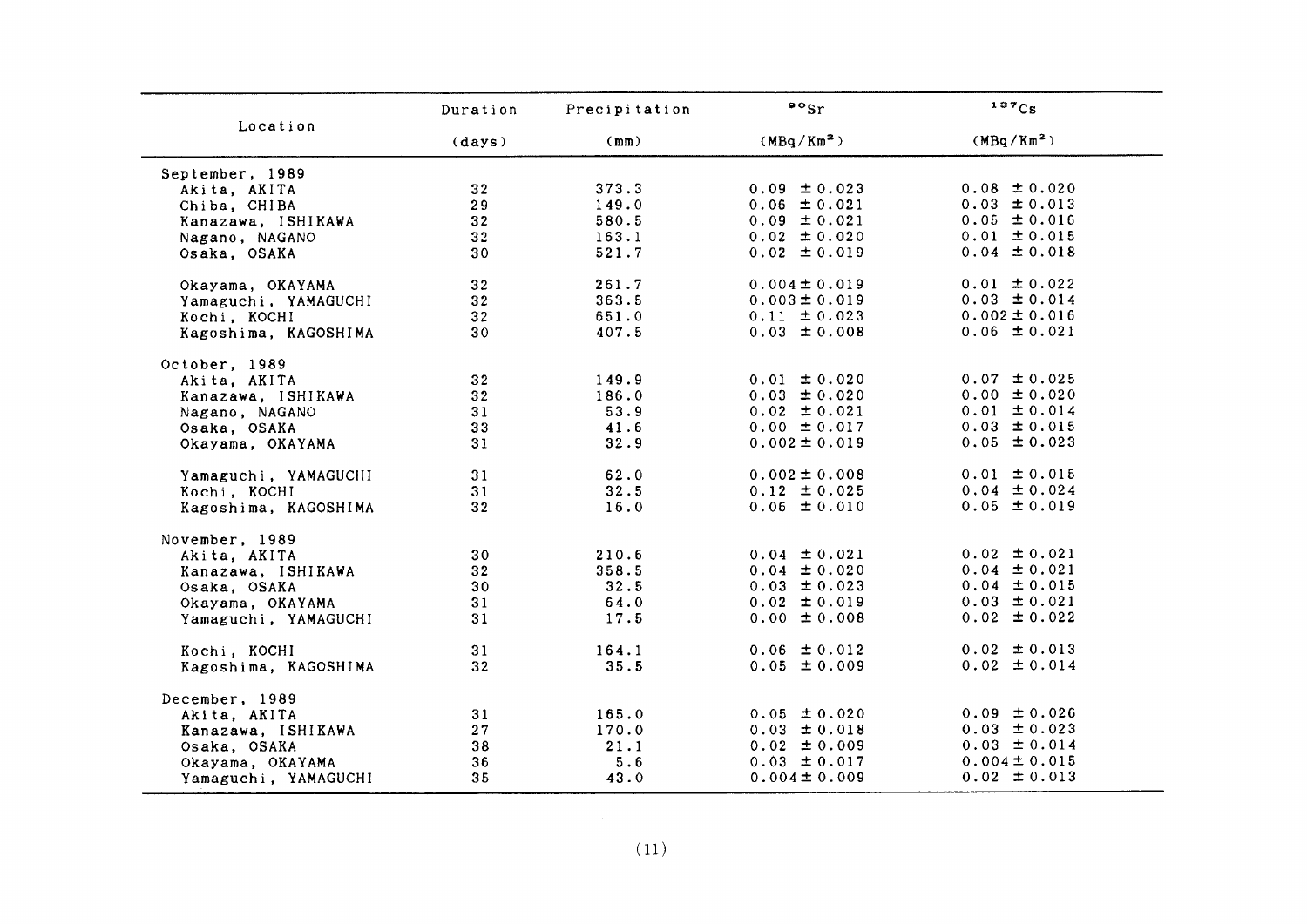#### (2) Strontium-90 and Cesium-137 in Airborne Dust (from Oct. 1988 to Dec. 1989)

-continued from NO. 88 of this publication-

| Location                       | Sampling<br>period | Absorption<br>volume | $\cdot \cdot$       | 137C5               |
|--------------------------------|--------------------|----------------------|---------------------|---------------------|
|                                |                    | $(m^3)$              | $(mBq/m^3)$         | $(mBq/m^3)$         |
| $October \sim December$ , 1988 |                    |                      |                     |                     |
| Tsu, MIE                       | $10 - 12$          | 10,000               | $0.001 \pm 0.0006$  | $0.001 \pm 0.0006$  |
| Wakayama, WAKAYAMA             | $10 - 12$          | 14,250               | $0.001 \pm 0.0005$  | $0.001 \pm 0.0004$  |
| January ~ March, 1989          |                    |                      |                     |                     |
| Morioka, IWATE                 | $1 \sim 3$         | 13,202               | $0.000 \pm 0.0003$  | $0.001 \pm 0.0006$  |
| Mito, IBARAGI                  | $1 \sim 3$         | 9,242                | $0.0005 \pm 0.0011$ | $0.001 \pm 0.0006$  |
| Yokohama. KANAGAWA             | $1\sim3$           | 6,875                | $0.001 \pm 0.0007$  | $0.0003 \pm 0.0007$ |
| Utsunomiya, TOCHIGI            | $1 \sim 3$         | 10,037               | $0.001 \pm 0.0011$  | $0.002 \pm 0.0005$  |
| Niigata, NIIGATA               | $1 \sim 3$         | 10,383               | $0.000 \pm 0.0010$  | $0.002 \pm 0.0005$  |
| Kosugi-machi, TOYAMA           | $1 \sim 3$         | 17,264               | $0.000 \pm 0.0005$  | $0.001 \pm 0.0004$  |
| Fukui, FUKUI                   | $1 \sim 3$         | 8,197                | $0.001 \pm 0.0013$  | $0.001 \pm 0.0006$  |
| Nagano, NAGANO                 | $1 \sim 3$         | 16,872               | $0.000 \pm 0.0006$  | $0.000 \pm 0.0003$  |
| Koufu, YAMANASHI               | $1 \sim 3$         | 11,955               | $0.000 \pm 0.0008$  | $0.001 \pm 0.0004$  |
| Hamaoka-machi, SHIZUOKA        | $1 \sim 3$         | 10,601               | $0.0003 \pm 0.0009$ | $0.004 \pm 0.0007$  |
| Nagoya, AICHI                  | $1 \sim 3$         | 11,310               | $0.000 \pm 0.0008$  | $0.002 \pm 0.0006$  |
| Kyoto, KYOTO                   | $1 \sim 3$         | 6,390                | $0.001 \pm 0.0009$  | $0.000 \pm 0.0012$  |
| Osaka, OSAKA                   | $1 \sim 3$         | 9,605                | $0.001 \pm 0.0010$  | $0.001 \pm 0.0008$  |
| Kobe, HYOGO                    | $1 \sim 3$         | 10,969               | $0.001 \pm 0.0009$  | $0.000 \pm 0.0006$  |
| Wakayama, WAKAYAMA             | $1 \sim 3$         | 11,430               | $0.001 \pm 0.0005$  | $0.001 \pm 0.0005$  |
| Tottori, TOTTORI               | $1 \sim 3$         | 12,963               | $0.000 \pm 0.0008$  | $0.0004 \pm 0.0004$ |
| Hiroshima, HIROSHIMA           | $1 \sim 3$         | 11,013               | $0.001 \pm 0.0010$  | $0.0004 \pm 0.0007$ |
| Yamaguchi, YAMAGUCHI           | $1 \sim 3$         | 4,658                | $0.000 \pm 0.0019$  |                     |
| Takamatsu, KAGAWA              | $1 \sim 3$         | 13,700               | $0.000 \pm 0.0007$  | $0.001 \pm 0.0011$  |
| Saga, SAGA                     | $1 \sim 3$         |                      |                     | $0.001 \pm 0.0006$  |
|                                |                    | 12,405               | $0.001 \pm 0.0008$  | $0.001 \pm 0.0005$  |
| Nagasaki, NAGASAKI             | $1\sim 3$          | 8,483                | $0.000 \pm 0.0012$  | $0.0003 \pm 0.0006$ |
| Ocita, COITA                   | $1 \sim 3$         | 9,996                | $0.000 \pm 0.0013$  | $0.000 \pm 0.0004$  |
| Miyazaki, MIYAZAKI             | $1 \sim 3$         | 5,613                | $0.001 \pm 0.0018$  | $0.004 \pm 0.0015$  |
| February $\sim$ March, 1989    |                    |                      |                     |                     |
| Tsu, MIE                       | $2 \sim 3$         | 10,000               | $0.0002 \pm 0.0005$ | $0.002 \pm 0.0006$  |
| March $\sim$ March, 1989       |                    |                      |                     |                     |
| Tsu, MIE                       | $3 \sim 3$         | 4,939                | $0.003 \pm 0.0013$  | $0.004 \pm 0.0012$  |
| $April ~$ June, 1989           |                    |                      |                     |                     |
| Morioka. IWATE                 | $4 \sim 6$         | 13.385               | $0.000 \pm 0.0006$  | $0.0004 \pm 0.0004$ |

Table (2): Strontium-90 and Cesium-137 in Airborne Dust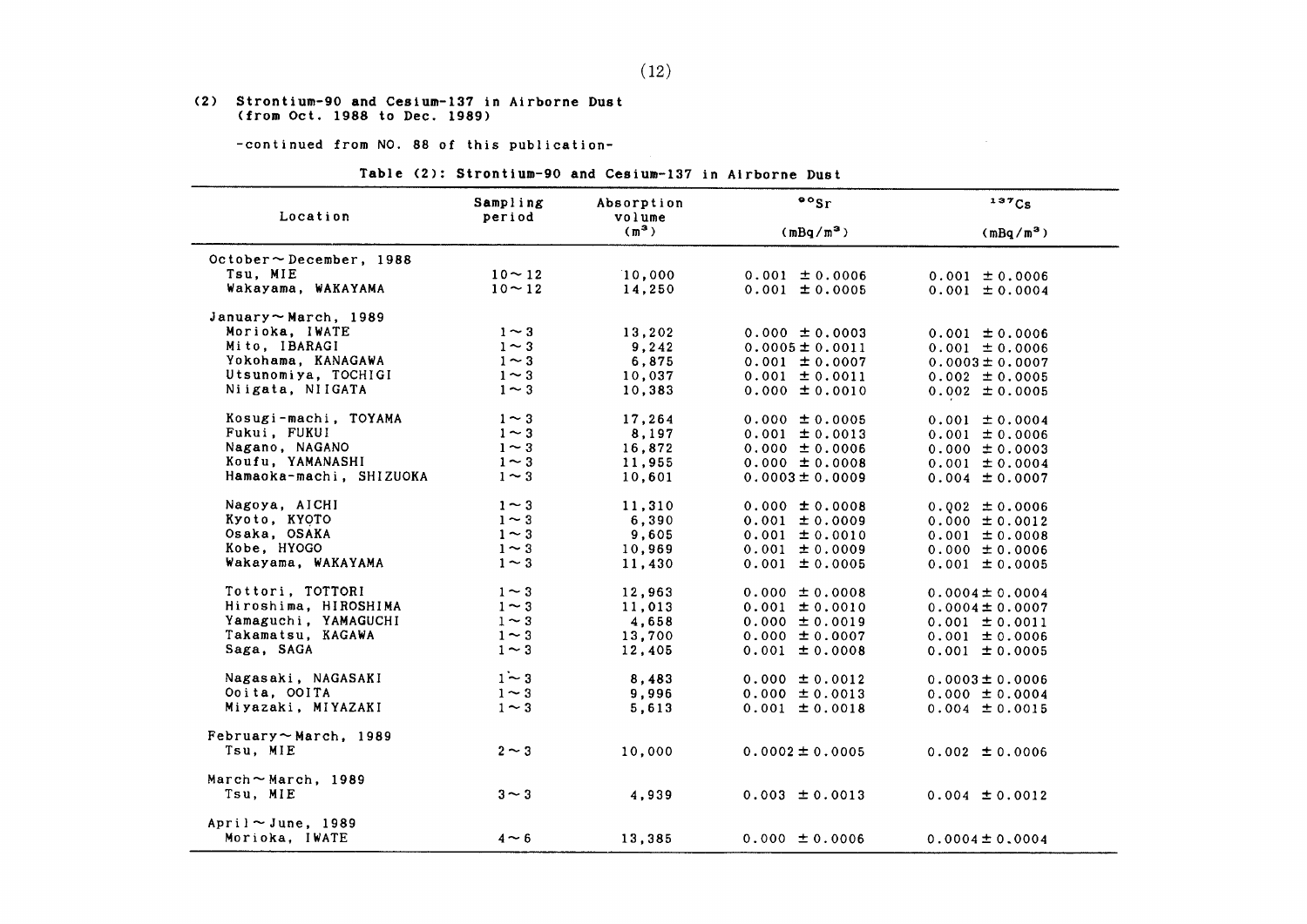|                         | Sampling   | Absorption        | $\bullet\circ_{\mathsf{Sr}}$ | 137Cs               |
|-------------------------|------------|-------------------|------------------------------|---------------------|
| Location                | period     | volume<br>$(m^3)$ | $(mBq/m^3)$                  | $(mBq/m^3)$         |
| Yamagata, YAMAGATA      | $4 \sim 6$ | 12,000            | $0.001 \pm 0.0008$           | $0.001 \pm 0.0005$  |
| Ookuma-machi, FUKUSHIMA | $4 \sim 6$ | 10,442            | $0.0001 \pm 0.0010$          | $0.002 \pm 0.0006$  |
| Mito, IBARAGI           | $4 \sim 6$ | 9,831             | $0.001 \pm 0.0004$           | $0.0004 \pm 0.0005$ |
| Yokohama, KANAGAWA      | $4 \sim 6$ | 10,955            | $0.0002 \pm 0.0007$          | $0.001 \pm 0.0004$  |
| Utsunomiya, TOCHIGI     | $4 \sim 6$ | 14,943            | $0.000 \pm 0.0007$           | $0.001 \pm 0.0004$  |
| Kosugi-machi, TOYAMA    | $4 \sim 6$ | 18,230            | $0.000 \pm 0.0005$           | $0.001 \pm 0.0003$  |
| Fukui, FUKUI            | $4 \sim 6$ | 12.413            | $0.001 \pm 0.0008$           | $0.001 \pm 0.0005$  |
| Nagano, NAGANO          | $4 \sim 6$ | 15,178            | $0.001 \pm 0.0006$           | $0.001 \pm 0.0006$  |
| Koufu, YAMANASHI        | $4 \sim 6$ | 16,474            | $0.002 \pm 0.0006$           | $0.001 \pm 0.0003$  |
| Hamaoka-machi, SHIZUOKA | $4 \sim 6$ | 10,883            | $0.001 \pm 0.0008$           | $0.002 \pm 0.0005$  |
| Nagoya, AICHI           | $4 \sim 6$ | 12,566            | $0.002 \pm 0.0008$           | $0.0002 \pm 0.0004$ |
| Tsu, MIE                | $4 \sim 6$ | 14,730            | $0.0005 \pm 0.0006$          | $0.0003 \pm 0.0003$ |
| Kyoto, KYOTO            | $4 \sim 6$ | 14,045            | $0.001 \pm 0.0007$           | $0.001 \pm 0.0004$  |
| Osaka, OSAKA            | $4 \sim 6$ | 12,886            | $0.000 \pm 0.0007$           | $0.0002 \pm 0.0005$ |
| Kobe, HYOGO             | $4 \sim 6$ | 10,057            | $0.001 \pm 0.0010$           | $0.001 \pm 0.0005$  |
| Tottori, TOTTORI        | $4 \sim 6$ | 13,123            | $0.001 \pm 0.0007$           | $0.001 \pm 0.0005$  |
| Hiroshima, HIROSHIMA    | $4 \sim 6$ | 11,703            | $0.001 \pm 0.0008$           | $0.0001 \pm 0.0005$ |
| Yamaguchi, YAMAGUCHI    | $4 \sim 6$ | 19,688            | $0.0004 \pm 0.0005$          | $0.0003 \pm 0.0002$ |
| Takamatsu, KAGAWA       | $4 \sim 6$ | 15,810            | $0.0002 \pm 0.0006$          | $0.0001 \pm 0.0003$ |
| Saga, SAGA              | $4 \sim 6$ | 14,211            | $0.002 \pm 0.0008$           | $0.001 \pm 0.0004$  |
| Nagasaki, NAGASAKI      | $4 \sim 6$ | 13,339            | $0.001 \pm 0.0008$           | $0.0003 \pm 0.0004$ |
| Ooita, OOITA            | $4 \sim 6$ | 9,918             | $0.001 \pm 0.0009$           | $0.000 \pm 0.0004$  |
| Miyazaki, MIYAZAKI      | $4 \sim 6$ | 12,600            | $0.000 \pm 0.0008$           | $0.001 \pm 0.0005$  |
| July~September, 1989    |            |                   |                              |                     |
| Morioka, IWATE          | $7 \sim 9$ | 13,944            | $0.0003 \pm 0.0003$          | $0.002 \pm 0.0005$  |
| Yamagata, YAMAGATA      | $7 \sim 9$ | 12,960            | $0.0003 \pm 0.0007$          | $0.0002 \pm 0.0004$ |
| Ookuma-machi, FUKUSHIMA | $7 \sim 9$ | 10,193            | $0.001 \pm 0.0010$           | $0.0001 \pm 0.0005$ |
| Mito, IBARAGI           | $7 \sim 9$ | 10,710            | $0.001 \pm 0.0004$           | $0.000 \pm 0.0005$  |
| Yokohama, KANAGAWA      | $7 \sim 9$ | 9,029             | $0.000 \pm 0.0004$           | $0.001 \pm 0.0005$  |
| Utsunomiya, TOCHIGI     | $7 \sim 9$ | 15,589            | $0.000 \pm 0.0006$           | $0.0001 \pm 0.0003$ |
| Kosugi-machi, TOYAMA    | $7 \sim 9$ | 18,435            | $0.001 \pm 0.0002$           | $0.000 \pm 0.0003$  |
| Fukui, FUKUI            | $7 \sim 9$ | 11,823            | $0.000 \pm 0.0008$           | $0.0001 \pm 0.0004$ |
| Nagano, NAGANO          | $7 \sim 9$ | 17.424            | $0.000 \pm 0.0002$           | $0.001 \pm 0.0003$  |
| Hamaoka-machi, SHIZUOKA | $7 \sim 9$ | 10,690            | $0.0001 \pm 0.0004$          | $0.002 \pm 0.0007$  |
| Nagoya, AICHI           | $7 \sim 9$ | 12,561            | $0.001 \pm 0.0004$           | $0.000 \pm 0.0004$  |
| Tsu, MIE                | $7 \sim 9$ | 14,120            | $0.0002 \pm 0.0003$          | $0.001 \pm 0.0004$  |
| Kyoto, KYOTO            | $7 \sim 9$ | 11,644            | $0.001 \pm 0.0009$           | $0.0002 \pm 0.0004$ |
| Osaka, OSAKA            | $7 \sim 9$ | 15,213            | $0.001 \pm 0.0003$           | $0.0001 \pm 0.0004$ |
|                         |            |                   | $0.000 \pm 0.0009$           | $0.001 \pm 0.0005$  |

 $\sim 10^7$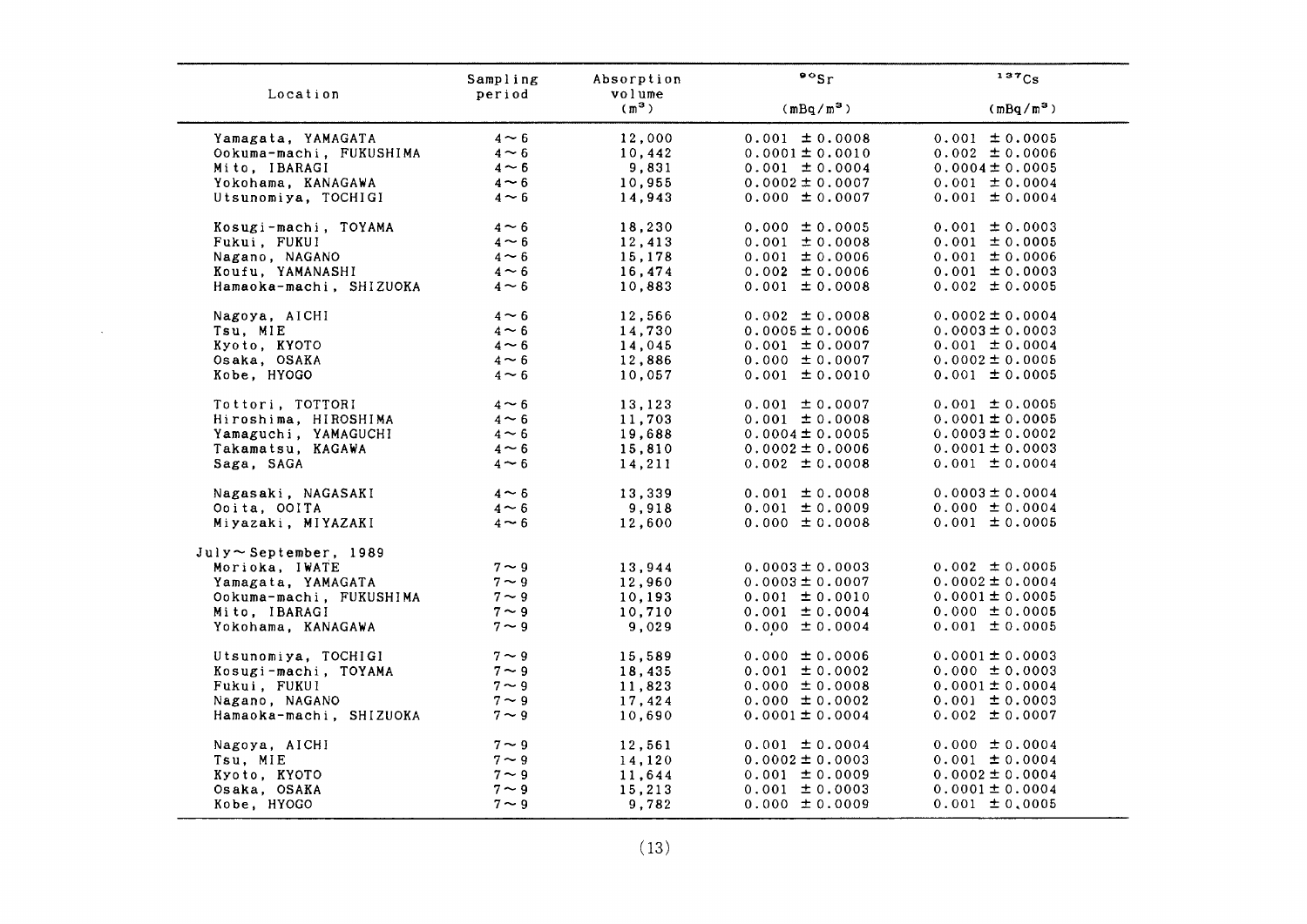| Location                      | Sampling<br>period | Absorption<br>volume | $\frac{80}{5}$      | 137Cs               |
|-------------------------------|--------------------|----------------------|---------------------|---------------------|
|                               |                    | $(m^3)$              | $(mBq/m^3)$ .       | $(mBq/m^3)$         |
| Tottori, TOTTORI              | $7 \sim 9$         | 13,329               | $0.001 \pm 0.0007$  | $0.000 \pm 0.0003$  |
| Hiroshima, HIROSHIMA          | $7 \sim 9$         | 12,404               | $0.0004 \pm 0.0003$ | $0.000 \pm 0.0004$  |
| Yamaguchi, YAMAGUCHI          | $7 \sim 9$         | 19.592               | $0.001 \pm 0.0005$  | $0.002 \pm 0.0003$  |
| Takamatsu, KAGAWA             | $7 \sim 9$         | 16,590               | $0.000 \pm 0.0005$  | $0.0001 \pm 0.0003$ |
| Saga, SAGA                    | $7 \sim 9$         | 12,220               | $0.000 \pm 0.0003$  | $0.001 \pm 0.0005$  |
| Nagasaki, NAGASAKI            | $7 \sim 9$         | 10,940               | $0.001 \pm 0.0004$  | $0.000 \pm 0.0005$  |
| Ooita, OOITA                  | $7 \sim 9$         | 11,608               | $0.000 \pm 0.0003$  | $0.0001 \pm 0.0004$ |
| Miyazaki, MIYAZAKI            | $7 \sim 9$         | 12,309               | $0.001 \pm 0.0004$  | $0.0001 \pm 0.0005$ |
| $October \sim December.$ 1989 |                    |                      |                     |                     |
| Yamagata, YAMAGATA            | $10 - 12$          | 12,960               | $0.000 \pm 0.0007$  | $0.000 \pm 0.0003$  |
| Utsunomiya, TOCHIGI           | $10 \sim 12$       | 13,746               | $0.001 \pm 0.0007$  | $0.001 \pm 0.0004$  |
| Kosugi-machi, TOYAMA          | $10 - 12$          | 18,323               | $0.000 \pm 0.0005$  | $0.0003 \pm 0.0003$ |
| Fukui, FUKUI                  | $10 \sim 12$       | 10,013               | $0.001 \pm 0.0010$  | $0.001 \pm 0.0005$  |
| Nagoya, AICHI                 | $10 - 12$          | 11,842               | $0.0004 \pm 0.0004$ | $0.000 \pm 0.0004$  |
| Kobe, HYOGO                   | $10 \sim 12$       | 9,955                | $0.0005 \pm 0.0005$ | $0.000 \pm 0.0005$  |
| Miyazaki, MIYAZAKI            | $10 \sim 12$       | 14,132               | $0.001 \pm 0.0007$  | 0.001<br>± 0.0004   |

 $\sim 10^{11}$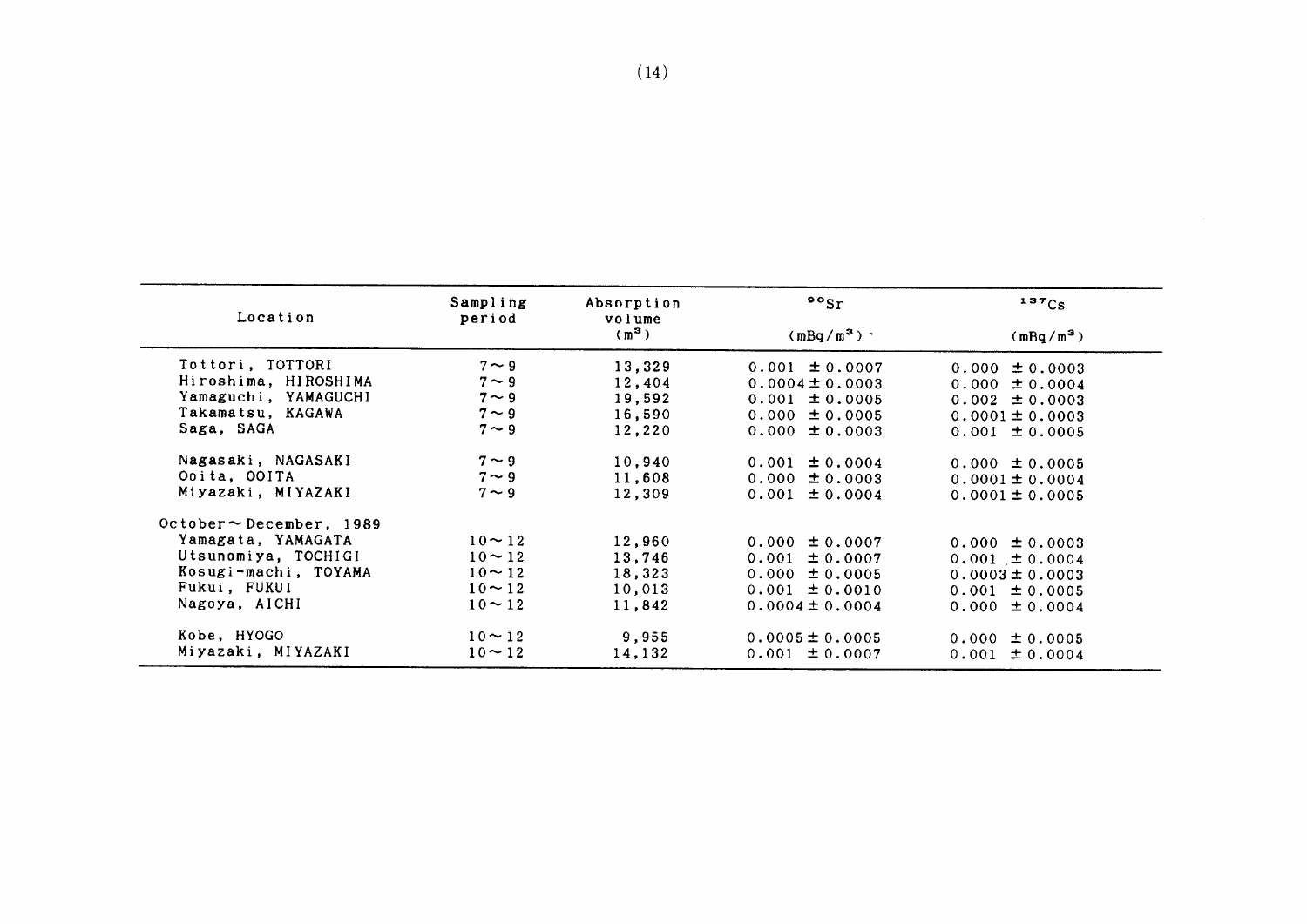#### (3) Strontium-90 and Cesium-137 in Service Water (from Jun. 1989 to Jan. 1990)

-continued from NO. 88 of this publication-

|                        |        | $\frac{80}{5}$ | 137Cs             |
|------------------------|--------|----------------|-------------------|
| Location               | рH     | $(mBq / \ell)$ | $(mBq / \ell)$    |
| (Source Water)         |        |                |                   |
| June, 1989             |        |                |                   |
| Nagoya, AICHI          | 6.9    | $2.7 \pm 0.19$ | $0.1 \pm 0.07$    |
| August, 1989           |        |                |                   |
| Kyoto, KYOTO           | 7.7    | 4.9 $\pm$ 0.19 | $0.3 \pm 0.08$    |
| December, 1989         |        |                |                   |
| Tsukui-machi, KANAGAWA | 8.1    | $0.5 \pm 0.06$ | $0.03 \pm 0.11$   |
| Fukuoka, FUKUOKA       | 6.8    | $2.1 \pm 0.22$ | $0.3 \pm 0.12$    |
| January, 1990          |        |                |                   |
| Sapporo, HOKKAIDO      | 6.9    | $1.9 \pm 0.12$ | $0.3 \pm 0.12$    |
| (Tap Water)            |        |                |                   |
| June, 1989             |        |                |                   |
| Aomori, AOMORI         | 7.5    | $1.6 \pm 0.16$ | $0.5 \pm 0.12$    |
| Morioka, IWATE         | 7.1    | $1.4 \pm 0.14$ | $0.1 \pm 0.07$    |
| Mito, IBARAGI          | 7.7    | $1.9 \pm 0.15$ | $0.2 \pm 0.11$    |
| Koufu, YAMANASHI       | 7.4    | $1.4 \pm 0.16$ | $0.2 \pm 0.11$    |
| Nagoya, AICHI          | 6.6    | $2.6 \pm 0.20$ | $\pm 0.08$<br>0.2 |
| Tsu. MIE               | 7.0    | $2.4 \pm 0.19$ | $0.2 \pm 0.11$    |
| Matsue, SHIMANE        | $\sim$ | $3.7 \pm 0.21$ | $0.1 \pm 0.07$    |
| Ooita, OOITA           | 7.8    | $0.9 \pm 0.15$ | 0.1<br>$\pm$ 0.11 |
| July, 1989             |        |                |                   |
| Sendai, MIYAGI         |        | $2.1 \pm 0.21$ | $0.0 \pm 0.11$    |
| Naha, OKINAWA          | 7.7    | $5.3 \pm 0.25$ | $\pm 0.07$<br>0.1 |
| August, 1989           |        |                |                   |
| Akita, AKITA           | 6.8    | $4.7 \pm 0.25$ | $0.5 \pm 0.10$    |
| Kyoto, KYOTO           | 7.3    | 4.6 $\pm$ 0.18 | 0.3<br>$\pm 0.08$ |
| Shinguu, WAKAYAMA      | 7.0    | $1.6 \pm 0.12$ | 0.1<br>± 0.07     |
| December, 1989         |        |                |                   |
| Wakkanai, HOKKAIDO     | 6.8    | $1.4 \pm 0.16$ | 0.1<br>$\pm 0.11$ |
| Aomori, AOMORI         | 7.4    | $1.3 \pm 0.10$ | $0.2 \pm 0.11$    |
| Yamagata, YAMAGATA     | 7.2    | $2.8 \pm 0.19$ | $\pm 0.08$<br>0.2 |
| Yokohama, KANAGAWA     | 6.9    | $0.6 \pm 0.07$ | 0.1<br>± 0.11     |

#### Table (3): Strontium-90 and Cesium-137 in Service Water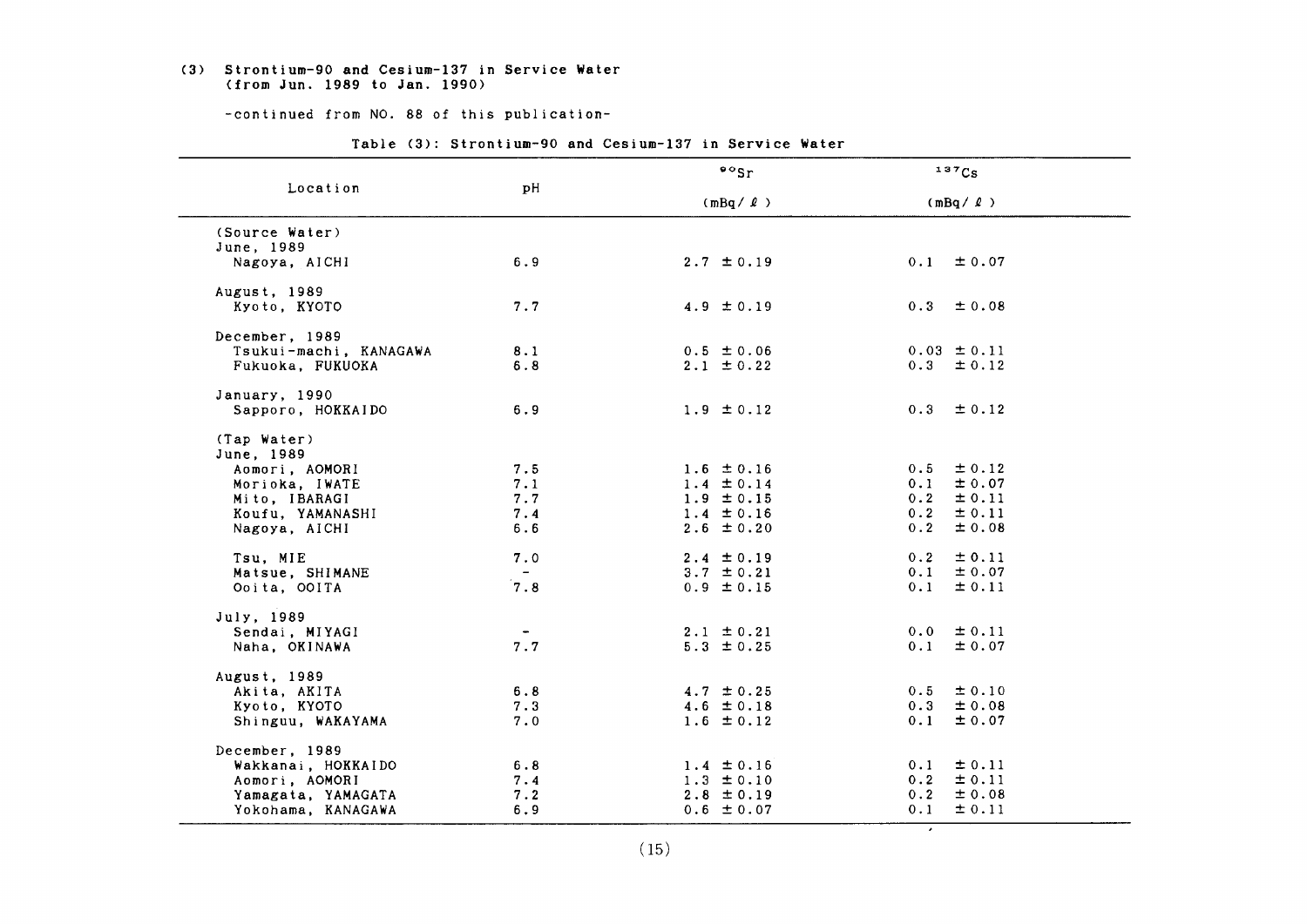|                      |     | $\cdot$ $\cdot$ | 137Cs             |
|----------------------|-----|-----------------|-------------------|
| Location             | pH  | $(mBq / \ell)$  | $(mBq / \ell)$    |
| Utsunomiya, TOCHIGI  | 7.2 | $0.5 \pm 0.12$  | ± 0.07<br>0.1     |
| Kosugi-machi, TOYAMA | 6.8 | $2.5 \pm 0.19$  | $\pm 0.07$<br>0.2 |
| Kanazawa, ISHIKAWA   | 7.4 | $3.0 \pm 0.13$  | $\pm 0.11$<br>0.2 |
| Fukui, FUKUI         | 7.2 | $0.6 \pm 0.13$  | ± 0.14<br>0.0     |
| Koufu, YAMANASHI     | 7.4 | $1.4 \pm 0.18$  | $\pm$ 0.11<br>0.1 |
| Shizuoka, SHIZUOKA   | 7.6 | $1.0 \pm 0.14$  | $\pm$ 0.11<br>0.1 |
| Osaka, OSAKA         | 7.0 | $4.1 \pm 0.24$  | $0.04 \pm 0.11$   |
| Kobe, HYOGO          | 7.6 | $3.2 \pm 0.15$  | 0.1<br>$\pm 0.08$ |
| Tottori, TOTTORI     | 7.3 | $2.6 \pm 0.12$  | $\pm 0.10$<br>0.0 |
| Okayama, OKAYAMA     | 6.9 | $2.7 \pm 0.12$  | $\pm$ 0.11<br>0.1 |
| Ube, YAMAGUCHI       | 6.8 | $1.8 \pm 0.20$  | $0.03 \pm 0.12$   |
| Fukuoka, FUKUOKA     | 6.8 | $3.2 \pm 0.16$  | $\pm 0.12$<br>0.1 |
| Saga, SAGA           | 7.3 | $1.8 \pm 0.13$  | ± 0.08<br>0.1     |
| Nagasaki, NAGASAKI   | 7.0 | $2.1 \pm 0.17$  | $\pm 0.07$<br>0.1 |
| Ooita, OOITA         | 7.9 | $0.7 \pm 0.09$  | $\pm$ 0.13<br>0.4 |
| Miyazaki, MIYAZAKI   | 7.1 | $1.2 \pm 0.15$  | $\pm 0.08$<br>0.2 |
| Kagoshima, KAGOSHIMA | 6.8 | $0.5 \pm 0.08$  | ± 0.12<br>0.1     |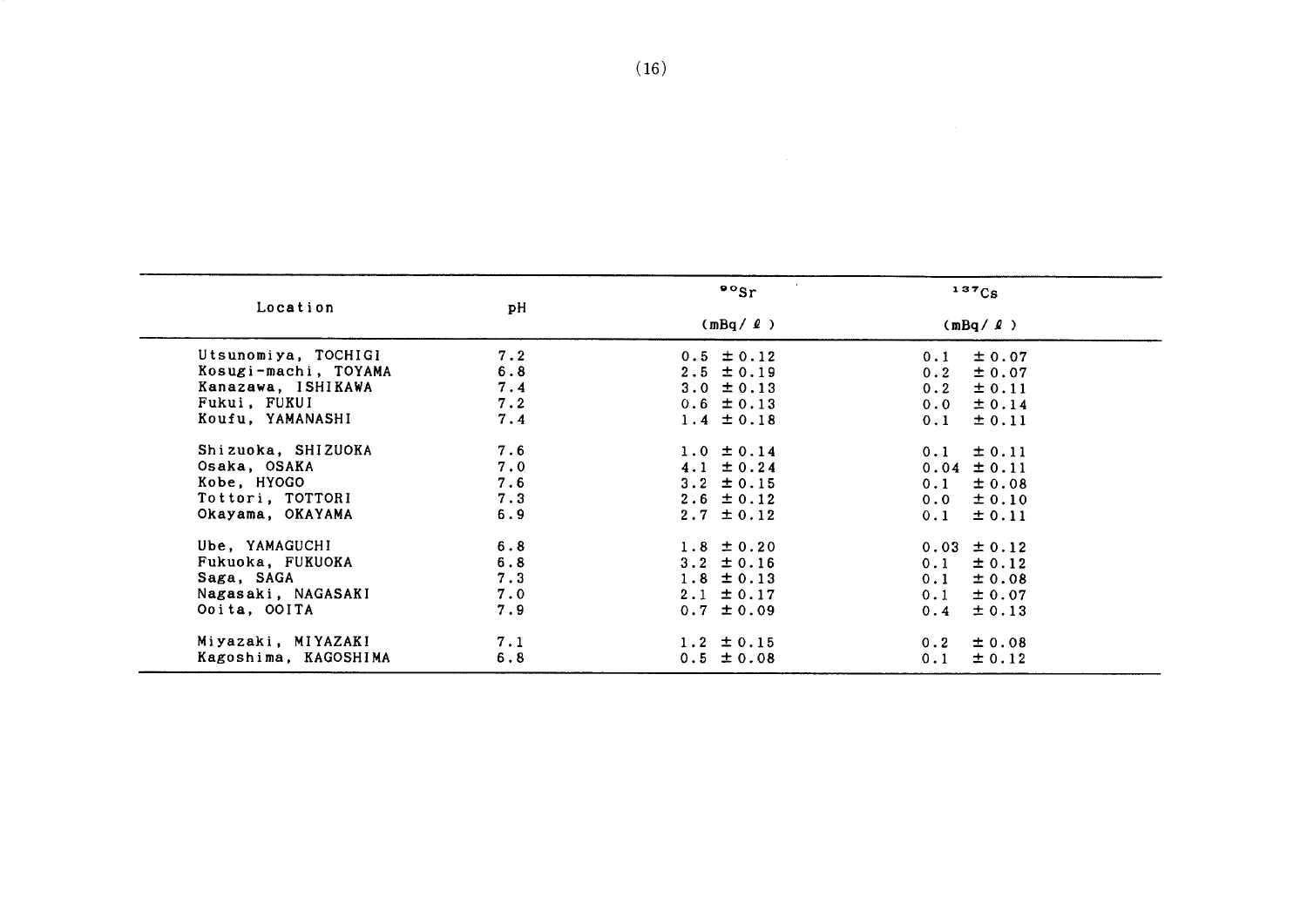#### (4) Strontium-90 and Cesium-137 in Freshwater (from Jul. 1989 to Nov. 1989)

-continued from NO. 88 of this publication-

|                                            |     | $\frac{80}{5}$ | 137C <sub>S</sub> |  |
|--------------------------------------------|-----|----------------|-------------------|--|
| Location                                   | рH  | $(mBq / \ell)$ | $(mBq / \ell)$    |  |
| (Freshwater)<br>July, 1989<br>Akita, AKITA | 6.8 | $4.5 \pm 0.24$ | $0.6 \pm 0.13$    |  |
| August, 1989<br>Turuga, FUKUI              | 8.0 | $6.9 \pm 0.31$ | 3.9 $\pm 0.24$    |  |
| September, 1989<br>Fukushima, FUKUSHIMA    | 6.9 | $2.5 \pm 0.19$ | $0.4 \pm 0.13$    |  |
| November, 1989<br>Shobara, HIROSHIMA       | 6.9 | $1.9 \pm 0.18$ | ± 0.07<br>0.1     |  |

#### Table (4): Strontium-90 and Cesium-137 in Freshwater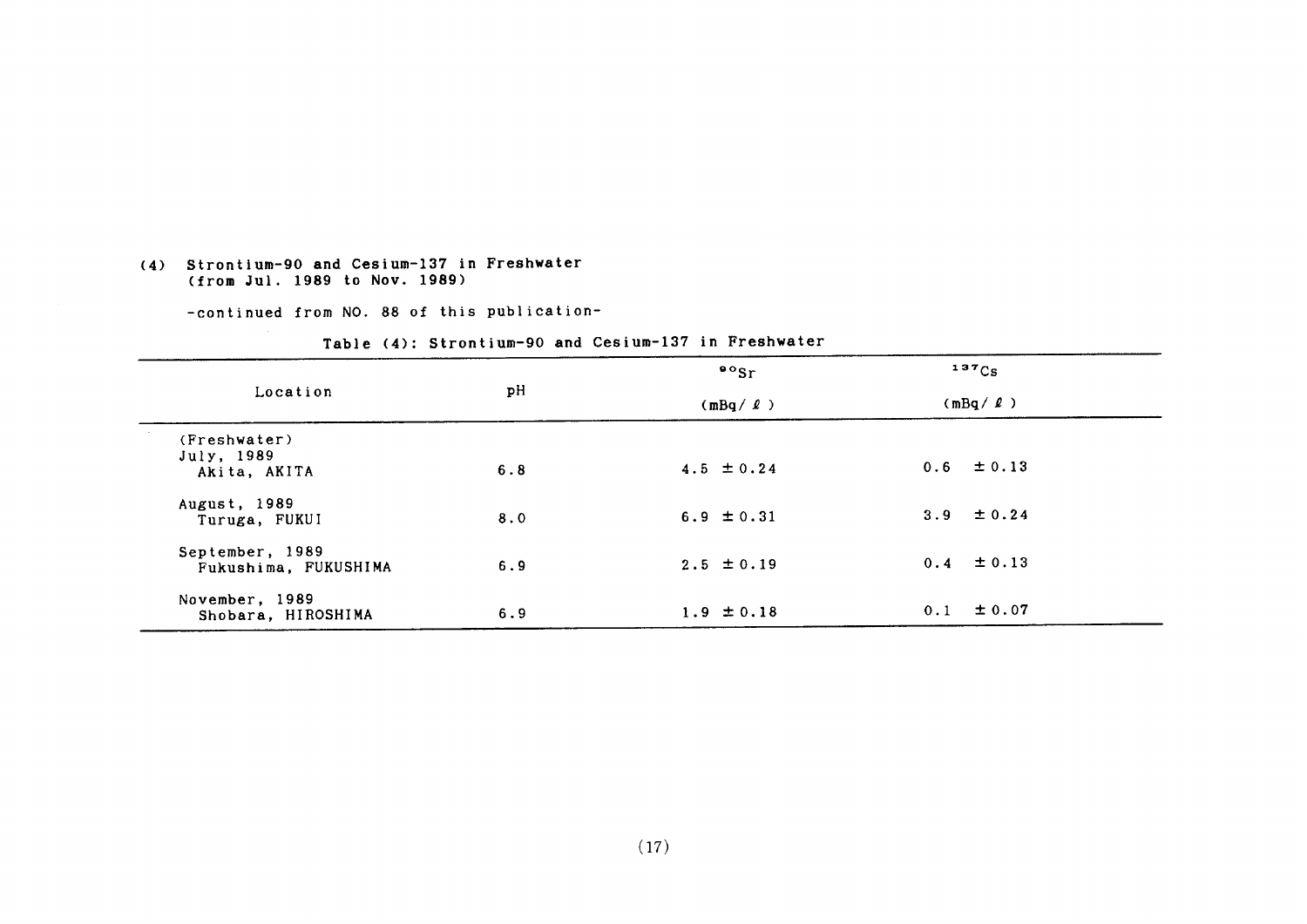#### (5) Strontium-90 and Cesium-137 in Soil (from H8y1989 to Sep.1989)

-continued from NO. 88 of this publication-

### Table (5): Strontium-90 and Cesium-137 in Soil

|                                                  | $\cdot$ $\cdot$ sr<br>Sampling<br>Location<br>Depth |                                   |                                                                       | 137Cs                                |                                             |
|--------------------------------------------------|-----------------------------------------------------|-----------------------------------|-----------------------------------------------------------------------|--------------------------------------|---------------------------------------------|
|                                                  | (cm)                                                | (Bq/Kg)<br>(dried Soil)           | (MBq/Km <sup>2</sup> )                                                | (Bq/Kg)<br>(dried Soil)              | (MBq/Km <sup>2</sup> )                      |
| May, 1989<br>Tokai-mura, IBARAGI<br>"            | $0 \sim 5$<br>$5 \sim 20$                           | 13<br>$\pm$ 0.5<br>$7.8 \pm 0.31$ | 490<br>$\pm$<br>19<br>840<br>33                                       | 58<br>$\pm$ 0.9<br>$\pm$ 0.29<br>6.5 | 2200<br>士<br>30<br>700<br>±.<br>31          |
| Akabane-machi, AICHI<br>$\mathbf{m}$             | $0 \sim 5$<br>$5 \sim 20$                           | $0.6 \pm 0.10$<br>$0.2 \pm 0.07$  | 38<br>士<br>7.0<br>$\pm$<br>34<br>13                                   | $5.2 \pm 0.24$<br>$1.3 \pm 0.13$     | 360<br>±<br><b>16</b><br>$\pm$<br>240<br>24 |
| June, 1989<br>Fukushima, FUKUSHIMA<br>n          | $0 \sim 5$<br>$5 \sim 20$                           | $4.1 \pm 0.26$<br>$2.6 \pm 0.21$  | 85<br>±<br>5.4<br>$\pm$<br>110<br>9.                                  | 14<br>$\pm$ 0.5<br>$3.9 \pm 0.23$    | 300<br>±<br>- 9<br>士<br>170<br>10           |
| Katsushika, TOKYO<br>$\prime\prime$              | $0 \sim 5$<br>$5 - 20$                              | $0.1 \pm 0.07$<br>$0.5 \pm 0.12$  | $\bf{8}$<br>$\pm$<br>4.2<br>$\pm$<br>96<br>24                         | $3.5 \pm 0.22$<br>$2.4 \pm 0.19$     | 220<br>士<br>14<br>± 37<br>480               |
| July, 1989<br>Yamagata, YAMAGATA<br>$\mathbf{w}$ | $0 \sim 5$<br>$5 \sim 20$                           | $5.6 \pm 0.26$<br>$1.4 \pm 0.15$  | 310<br>$\begin{array}{ccc}\n\pm & 14 \\ \pm & 17\n\end{array}$<br>150 | 25<br>$\pm$ 0.6<br>$1.8 \pm$<br>0.17 | 1400<br>士<br>- 30<br>200<br>$\pm$<br>19     |
| Imaichi, TOCHIGI<br>$\prime\prime$               | $0 \sim 5$<br>$5 \sim 20$                           | $9.4 \pm 0.33$<br>4.2 $\pm$ 0.23  | 210<br>7<br>±.<br>$\pm$<br>91<br>4.9                                  | 23<br>$\pm$ 0.5<br>$\pm$ 0.20<br>3.3 | ±.<br>530<br>-11<br>士<br>72<br>4.2          |
| Kosugi-machi, TOYAMA<br>$\prime\prime$           | $0 \sim 5$<br>$5 \sim 20$                           | $7.2 \pm 0.31$<br>$8.6 \pm 0.33$  | $\pm$<br>550<br>23<br>± 60<br>1500                                    | 13<br>$\pm$<br>0.4<br>$2.8 \pm 0.20$ | $\pm$<br>960<br>29<br>$\pm$<br>500<br>- 36  |
| Kanazawa, ISHIKAWA<br>$\prime\prime$             | $0 \sim 5$<br>$5 \sim 20$                           | $8.6 \pm 0.31$<br>$9.5 \pm 0.32$  | 480<br>±<br>17<br>$\pm$<br>1500<br>50                                 | 37<br>$\pm$ 0.7<br>26<br>± 0.6       | 士<br>2000<br>40<br>4200<br>$\pm$<br>-90     |
| Fukui, FUKUI<br>$^{\prime\prime}$                | $0 \sim 5$<br>$5 - 20$                              | $1.2 \pm 0.15$<br>$0.9 \pm 0.14$  | 56<br>±<br>7.2<br>67<br>$\pm$<br>10                                   | $6.8 \pm 0.30$<br>$3.0 \pm 0.21$     | 330<br>$\pm$<br>14<br>$±$ 15<br>220         |
| Nagano, NAGANO<br>$\prime\prime$                 | $0 \sim 5$<br>$5 \sim 20$                           | $3.8 \pm 0.22$<br>$2.8 \pm 0.19$  | 79<br>士<br>4.6<br>$\pm$<br>160<br>$\overline{11}$                     | $\pm$ 0.9<br>74<br>$\pm$ 0.27<br>6.9 | 1500<br>±.<br>- 20<br>$\pm$<br>400<br>16    |
| Tsu, MIE<br>$^{\prime\prime}$                    | $0 \sim 5$<br>$5 \sim 20$                           | $0.5 \pm 0.11$<br>$0.1 \pm 0.10$  | 36<br>士<br>8.9<br>$\pm$<br>17<br>21                                   | $0.4 \pm 0.10$<br>$0.2 \pm 0.11$     | 33<br>±<br>7.6<br>$\pm$<br>34<br>24         |
| Kasai, HYOGO<br>$\boldsymbol{\prime\prime}$      | $0 \sim 5$<br>$5 \sim 20$                           | $0.7 \pm 0.12$<br>$0.3 \pm 0.09$  | 32<br>$\pm$<br>5.5<br>$\pm$<br>33<br>10                               | 41<br>$\pm$ 0.7<br>$3.4 \pm 0.20$    | 士<br>1900<br>30<br>410<br>$\pm$<br>- 23     |
| Kokufu-machi, TOTTORI<br>$\prime\prime$          | $0 \sim 5$<br>$5 - 20$                              | $0.3 \pm 0.10$<br>$0.7 \pm 0.12$  | ±<br>5.9<br>16<br>$\pm$<br>110<br>19                                  | $5.8 \pm 0.24$<br>$2.1 \pm 0.16$     | ±.<br>360<br>- 15<br>330<br>±.<br>24        |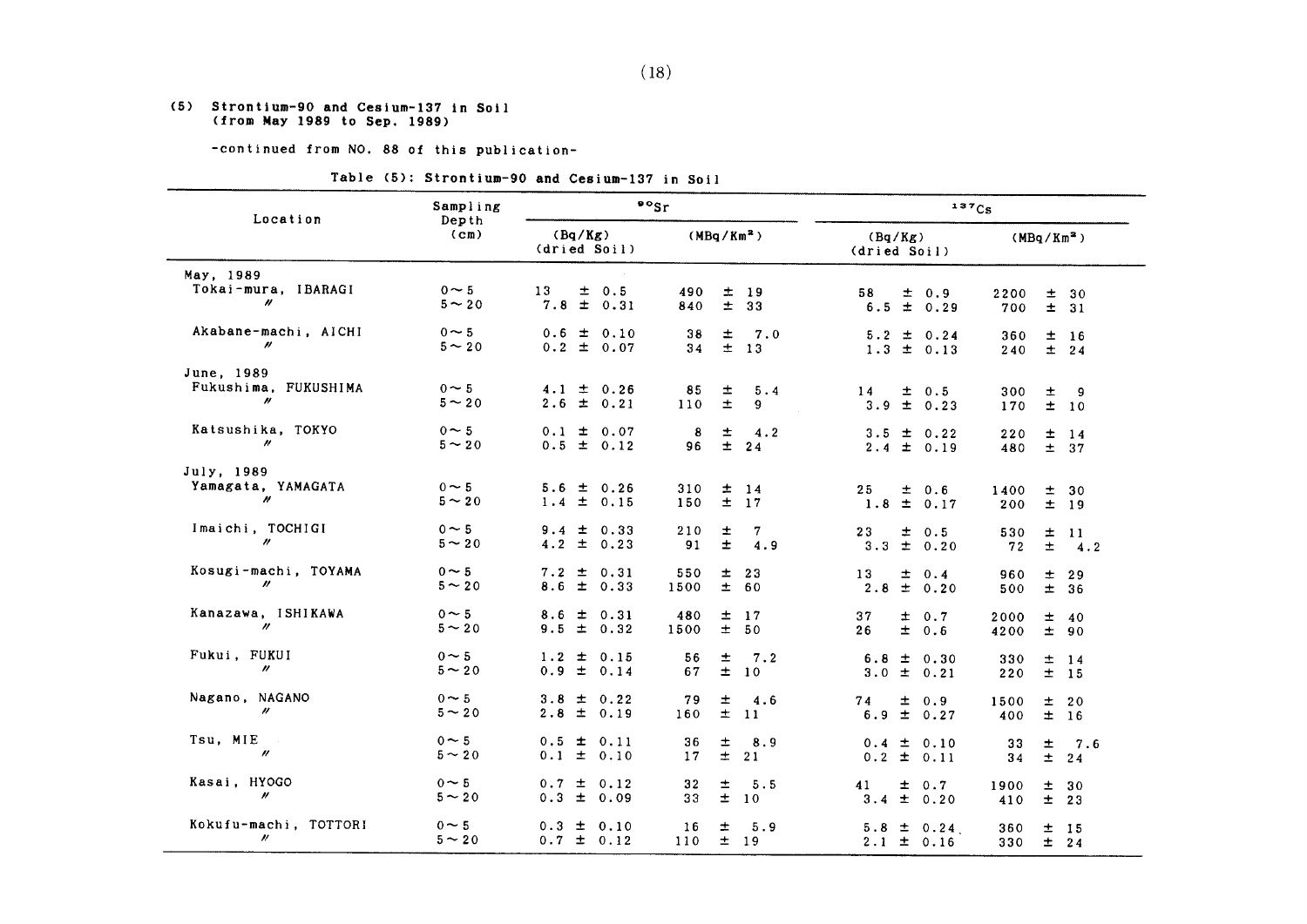|                                                         | Sampling                  | $\frac{80}{5}$                      |                                                   | 137Cs                                  |                                        |
|---------------------------------------------------------|---------------------------|-------------------------------------|---------------------------------------------------|----------------------------------------|----------------------------------------|
| Location                                                | Depth<br>(cm)             | (Bq/Kg)<br>(dried Soil)             | (MBq/Km <sup>2</sup> )                            | (Bq/Kg)<br>(dried Soil)                | $(MBq/Km^2)$                           |
| Asahi-machi, OKAYAMA<br>$\prime\prime$                  | $0 \sim 5$<br>$5 \sim 20$ | $0.3 \pm 0.14$<br>$0.3 \pm 0.15$    | ±.<br>7.0<br>14<br>58<br>士<br>26                  | $0.6 \pm 0.10$<br>$0.5 \pm 0.10$       | 29<br>±.<br>5.0<br>$\pm$<br>92<br>17   |
| Hiroshima, HIROSHIMA<br>$^{\prime\prime}$               | $0 \sim 5$<br>$5 \sim 20$ | $0.9 \pm 0.17$<br>$1.3 \pm 0.21$    | 士<br>6.8<br>35<br>士<br>34<br>210                  | $3.1 \pm 0.20$<br>$7.4 \pm 0.30$       | 土<br>8<br>120<br>Ŧ.<br>50<br>1200      |
| Matsuyama, EHIME<br>$\prime\prime$                      | $0 \sim 5$<br>$5 - 20$    | $2.2 \pm 0.18$<br>$0.5 \pm 0.12$    | 士<br>48<br>3.7<br>$\pm$<br>53<br>$\overline{11}$  | $\pm$ 0.6<br>30<br>$\pm 0.4$<br>13     | 650<br>土<br>12<br>±<br>1200<br>-40     |
| Sakaide, KAGAWA<br>$\prime\prime$                       | $0 \sim 5$<br>$5 - 20$    | $2.5 \pm 0.19$<br>$1.6 \pm 0.17$    | 士<br>140<br>$\overline{11}$<br>$\pm$<br>20<br>180 | $\pm$ 0.4<br>16<br>$1.3 \pm 0.13$      | 900<br>士<br>23<br>$\pm$<br>140<br>15   |
| Fukuoka, FUKUOKA<br>$\mathbf{u}$                        | $0 \sim 5$<br>$5 \sim 20$ | $8.4 \pm 0.34$<br>$4.5 \pm 0.26$    | 420<br>$±$ 17<br>$\pm$<br>30<br>500               | $\pm$ 0.4<br>14<br>$\pm$ 0.22<br>4.7   | 700<br>士<br>19<br>士<br>25<br>530       |
| Obama-machi, NAGASAKI<br>$\prime\prime$                 | $0 \sim 5$<br>$5 - 20$    | $\pm$ 0.4<br>11<br>$7.0 \pm 0.30$   | 士<br>5<br>150<br>420<br>$±$ 18                    | $\pm$ 1.0<br>93<br>$\pm$ 0.5<br>20     | 1200<br>土<br>10<br>士<br>1200<br>30     |
| Sadowara-machi, MIYAZAKI<br>$\boldsymbol{\prime\prime}$ | $0 \sim 5$<br>$5 - 20$    | $1.9 \pm 0.16$<br>$1.7 \pm 0.16$    | $\pm$ 13<br>150<br>$±$ 32<br>340                  | $9.8 \pm 0.32$<br>$8.7 \pm 0.30$       | 土<br>25<br>780<br>±<br>60<br>1700      |
| Naha, OKINAWA<br>$\prime\prime$                         | $0 \sim 5$<br>$5 - 20$    | $1.9 \pm 0.24$<br>$1.6 \pm 0.16$    | 士<br>$\overline{13}$<br>110<br>± 32<br>310        | $5.6 \pm 0.27$<br>$4.3 \pm 0.24$       | 320<br>土<br>15<br>±.<br>850<br>47      |
| August, 1989<br>Sapporo, HOKKAIDO<br>$\mathbf{u}$       | $0 \sim 5$<br>$5 - 20$    | 13<br>$\pm$ 0.4<br>$\pm$ 0.4<br>10  | $\pm$ 13<br>470<br>± 50<br>1600                   | $\pm 0.7$<br>44<br>$\pm$ 0.5<br>16     | 士<br>20<br>1600<br>士<br>2600<br>- 70   |
| Iwadeyama-machi, MIYAGI<br>$\prime\prime$               | $0 \sim 5$<br>$5 - 20$    | $\pm$ 0.20<br>2.5<br>$1.9 \pm 0.18$ | 17<br>士<br>1.3<br>$\pm$<br>1.7<br>19              | $\pm 0.27$<br>6.2<br>$\pm$ 0.22<br>3.7 | 41<br>士<br>1.8<br>35<br>±.<br>2.1      |
| Kawabe-machi, AKITA<br>$\prime\prime$                   | $0 \sim 5$<br>$5 - 20$    | 12<br>$\pm$ 0.4<br>12<br>± 0.4      | 360<br>$±$ 11<br>$\pm$ 40<br>1400                 | $\pm$ 1.0<br>98<br>± 1<br>110          | ± 30<br>2900<br>±100<br>12000          |
| Yokohama, KANAGAWA<br>$\mathbf{u}$                      | $0 \sim 5$<br>$5 \sim 20$ | 11<br>$\pm$ 0.4<br>11<br>$\pm$ 0.4  | 士<br>9<br>260<br>士<br>35<br>980                   | 62<br>士<br>0.9<br>$\pm$ 0.5<br>16      | 士<br>20<br>1500<br>$\pm$<br>40<br>1500 |
| Takane-machi, YAMANASHI<br>$\prime\prime$               | $0 \sim 5$<br>$5 \sim 20$ | 12<br>± 0.5<br>$9.0 \pm 0.39$       | 士<br>20<br>550<br>±.<br>1100<br>50                | 42<br>0.8<br>士<br>士<br>0.5<br>14       | ±<br>- 30<br>1900<br>±.<br>1700<br>50  |
| Gotenba, SHIZUOKA<br>$\boldsymbol{\prime}$              | $0 \sim 5$<br>$5 - 20$    | $1.2 \pm 0.17$<br>$2.0 \pm 0.19$    | 37<br>土<br>4.9<br>$\pm$<br>29<br>310              | $\pm$ 0.5<br>15<br>士<br>0.34<br>9.2    | 士<br>440<br>- 13<br>±.<br>- 50<br>1400 |
| Osaka, OSAKA<br>$\prime\prime$                          | $0 \sim 5$<br>$5 \sim 20$ | $0.8 \pm$<br>0.12<br>$2.1 \pm 0.20$ | 士<br>5.1<br>33<br>$±$ 27<br>290                   | $3.5 \pm$<br>0.20<br>$6.6 \pm 0.26$    | 士<br>9<br>150<br>$\pm$<br>- 36<br>890  |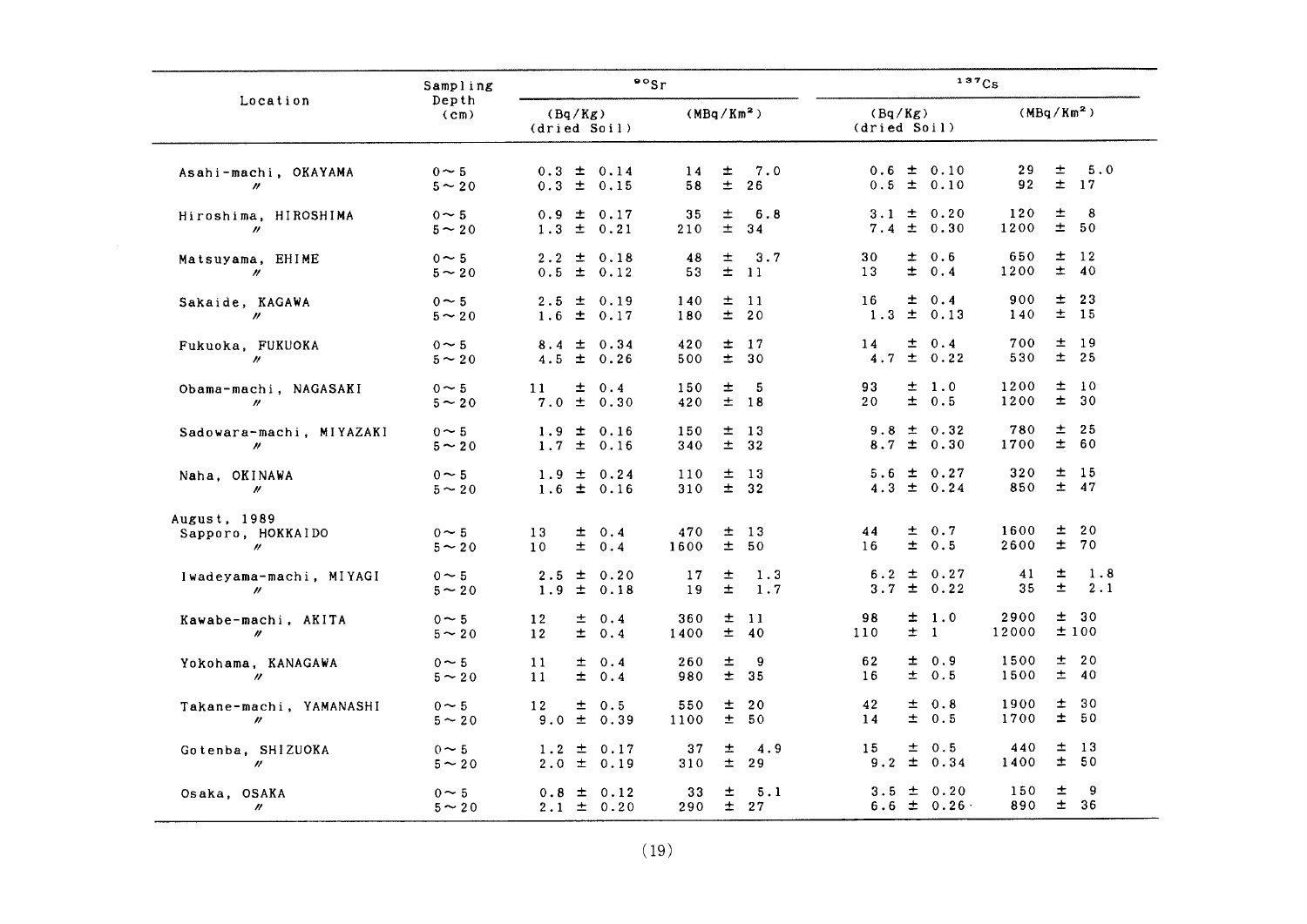|                                      | Sampling                   | $\frac{80}{5}$          |                                  |                        |       | 137C <sub>S</sub>     |                         |  |                                  |                        |    |                    |
|--------------------------------------|----------------------------|-------------------------|----------------------------------|------------------------|-------|-----------------------|-------------------------|--|----------------------------------|------------------------|----|--------------------|
| Location                             | Depth<br>(c <sub>m</sub> ) | (Bq/Kg)<br>(dried Soil) |                                  | (MBq/Km <sup>2</sup> ) |       |                       | (Bq/Kg)<br>(dried Soil) |  |                                  | (MBq/Km <sup>2</sup> ) |    |                    |
| Hagi, YAMAGUCHI<br>n                 | $0 \sim 5$<br>$5 \sim 20$  |                         | $2.2 \pm 0.17$<br>$2.5 \pm 0.20$ | 130<br>720             | 士     | $±$ 10<br>-55         | 6.7                     |  | $8.4 \pm 0.31$<br>$\pm$ 0.28     | 500<br>1900            |    | $±$ 18<br>± 80     |
| Saga, SAGA<br>H                      | $0 \sim 5$<br>$5 \sim 20$  |                         | $0.5 \pm 0.11$<br>$0.9 \pm 0.13$ | 24<br>140              |       | $\pm$ 5.5<br>$\pm$ 21 |                         |  | $2.1 \pm 0.17$<br>$3.2 \pm 0.21$ | 100<br>520             | 士  | $\pm$ 9<br>34      |
| Kaimon-machi, KAGOSHIMA<br>"         | $0 \sim 5$<br>$5 - 20$     |                         | $2.7 \pm 0.19$<br>$3.4 \pm 0.24$ | 160<br>380             |       | $\pm$ 11<br>$\pm$ 27  |                         |  | $7.9 \pm 0.31$<br>$7.3 \pm 0.31$ | 450<br>810             |    | $\pm$ 18<br>$±$ 34 |
| September, 1989<br>Kochi, KOCHI<br>" | $0 \sim 5$<br>$5 \sim 20$  | 11<br>6.8               | $\pm$ 0.5<br>$\pm$ 0.33          | 550<br>900             | $\pm$ | $\pm$ 22<br>-44       | 38<br>13                |  | $\pm$ 0.7<br>$\pm$ 0.4           | 2000<br>1700           | ±. | $\pm$ 30<br>- 50   |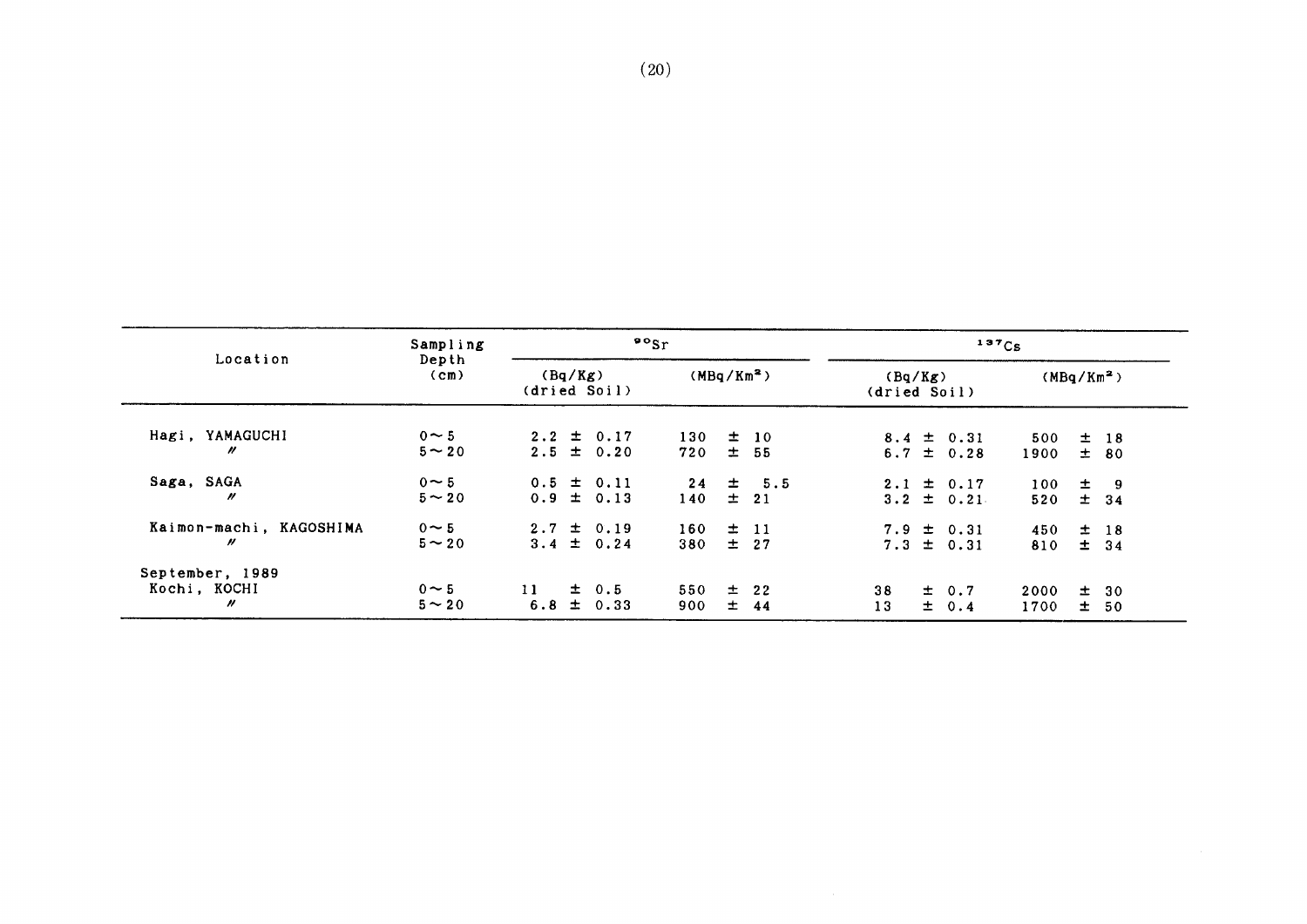#### (6) Strontium-90 and Cesium-137 in Sea Sediments (from May 1989 to Sep. 1989)

-COntinued from NO.88 0f this publication-

|                          | Depth          | $\frac{80}{5}$              | $137C_S$                     |
|--------------------------|----------------|-----------------------------|------------------------------|
| Location                 | (m)            | $(Bq/Kg \cdot d$ ried Soil) | $(Bq/Kg \cdot dr i ed$ Soil) |
| May, 1989                |                |                             |                              |
| Mutsu, AOMORI            | 13.5           | $0.15 \pm 0.13$             | $0.32 \pm 0.13$              |
| July, 1989               |                |                             |                              |
| Yoichi-bay, HOKKAIDO     | 13             | $0.00 \pm 0.08$             | $0.64 \pm 0.14$              |
| Tokai, IBARAGI           | $\overline{7}$ | $0.06 \pm 0.09$             | $0.50 \pm 0.13$              |
| Moji-Port, FUKUOKA       | 14             | $0.06 \pm 0.09$             | $3.0 \pm 0.21$               |
| Kaseda, KAGOSHIMA        | 14             | $0.00 \pm 0.09$             | $0.44 \pm 0.12$              |
| August, 1989             |                |                             |                              |
| Matsukawaura, FUKUSHIMA  | 5              | $0.00 \pm 0.08$             | $0.80 \pm 0.14$              |
| Tokoname, AICHI          | 18             | $0.00 \pm 0.09$             | $2.1 \pm 0.18$               |
| Osaka-Port, OSAKA        | 12.3           | $0.15 \pm 0.11$             | $4.4 \pm 0.25$               |
| Yamaguchi-bay, YAMAGUCHI | 10             | $0.17 \pm 0.11$             | 3.3 $\pm$ 0.21               |
| September, 1989          |                |                             |                              |
| Yokosuka, KANAGAWA       | 8              | $0.08 \pm 0.09$             | $2.2 \pm 0.18$               |

### Table (6): Strontium-90 and Cesium-137 in Sea Sediments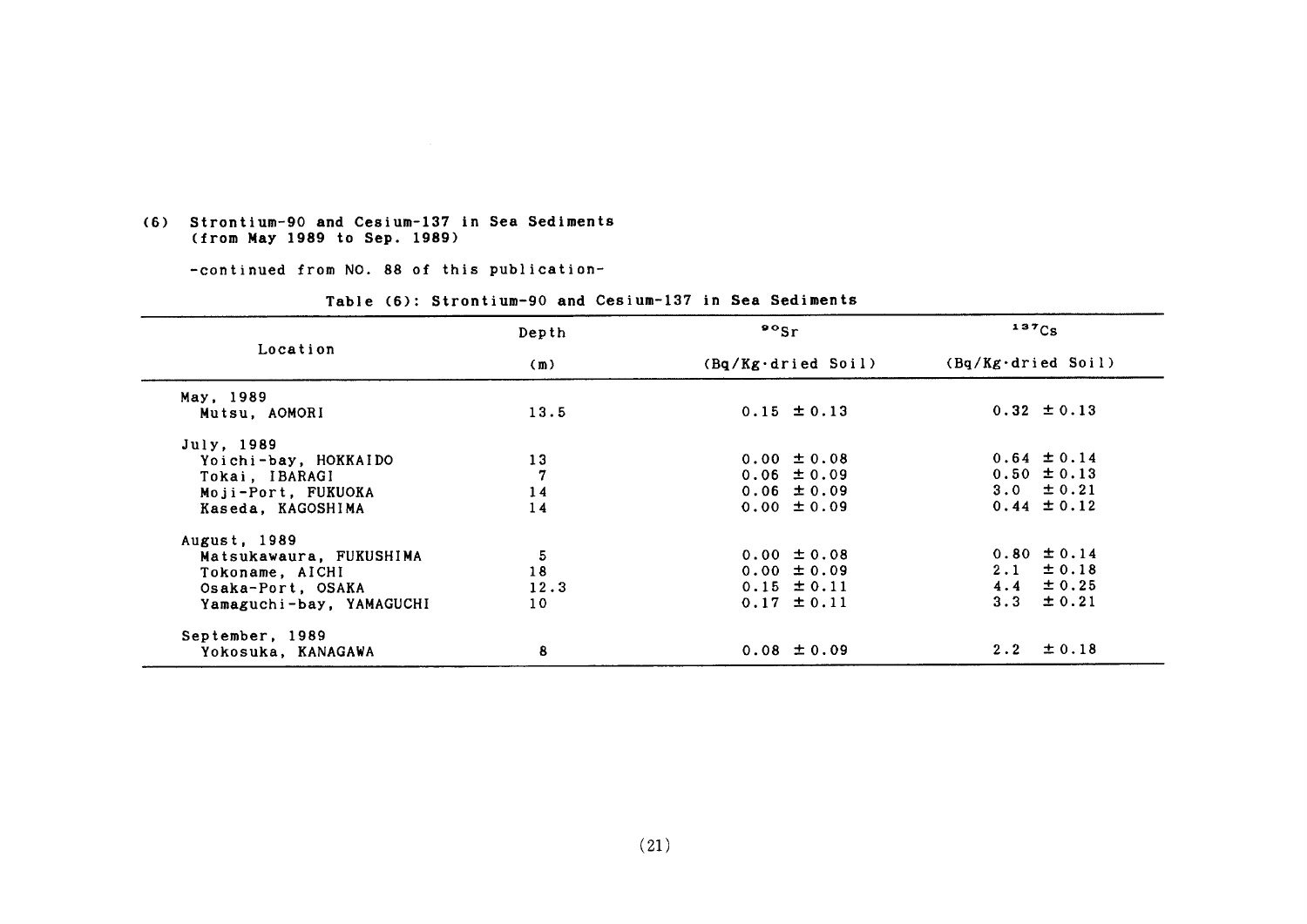



 $Fig. 1-1$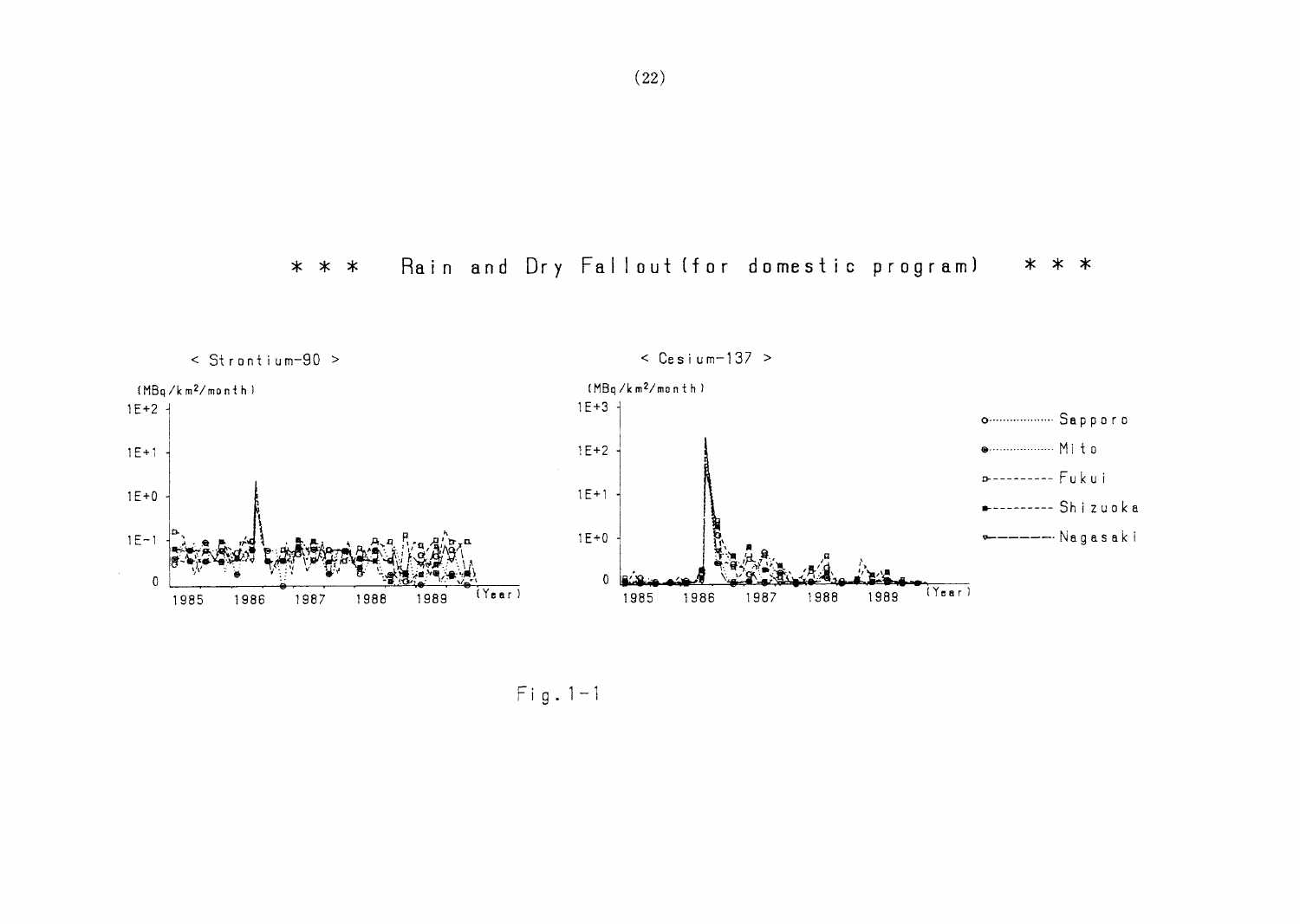



 $Fig. 1-2$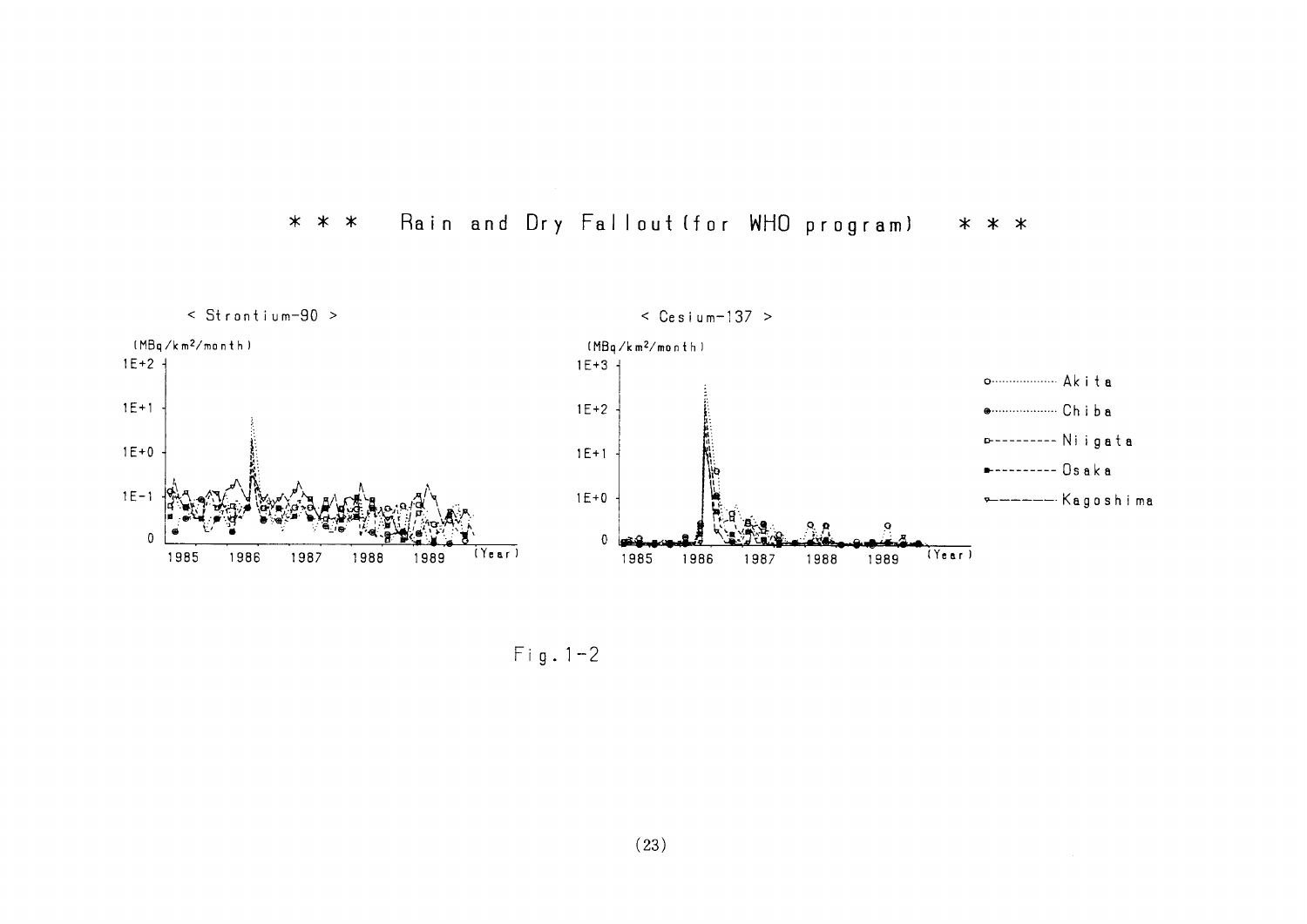#### Airborne Dust  $* * *$ \* \* \*



 $\sim 10^6$ 

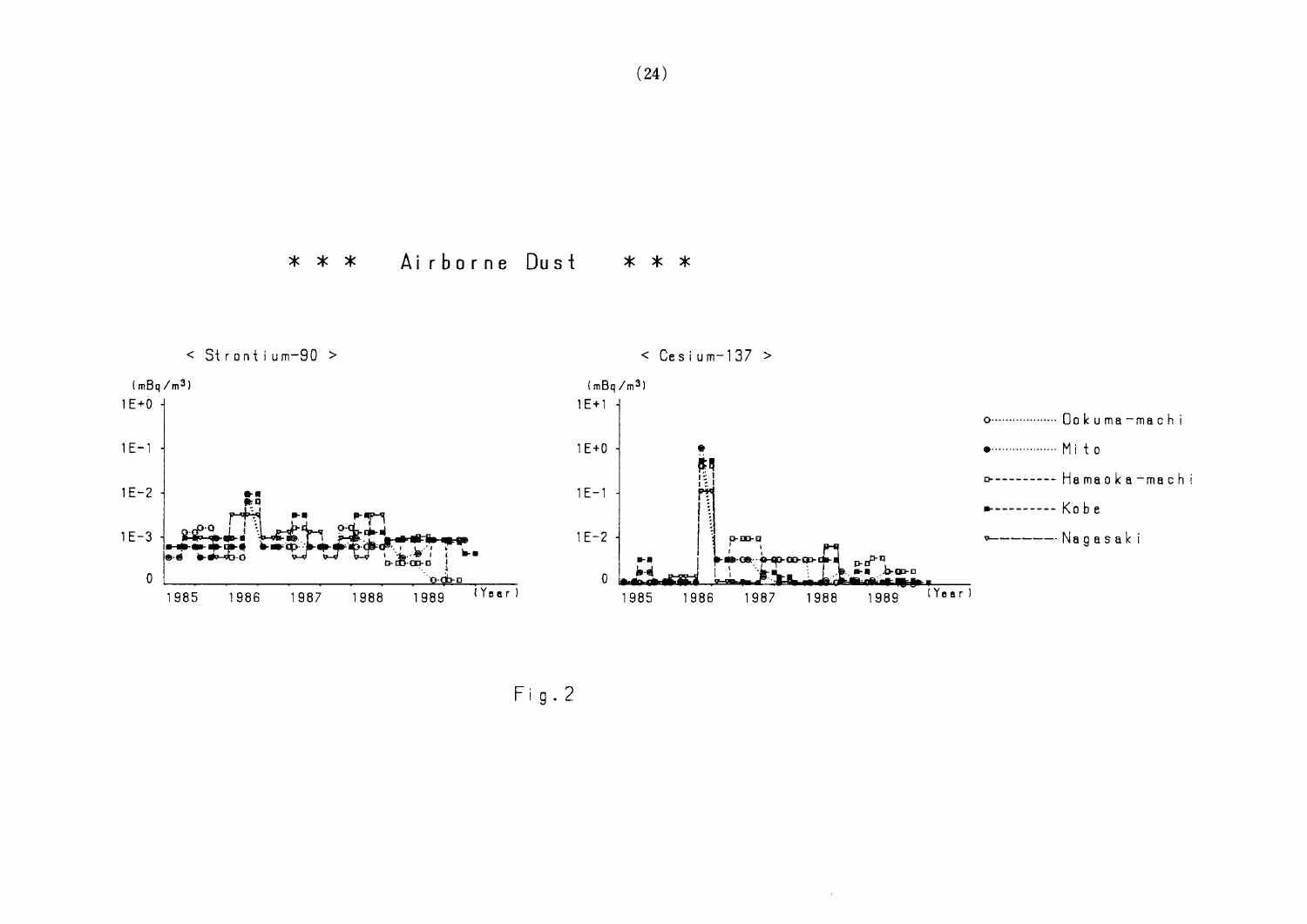



 $Fig. 3$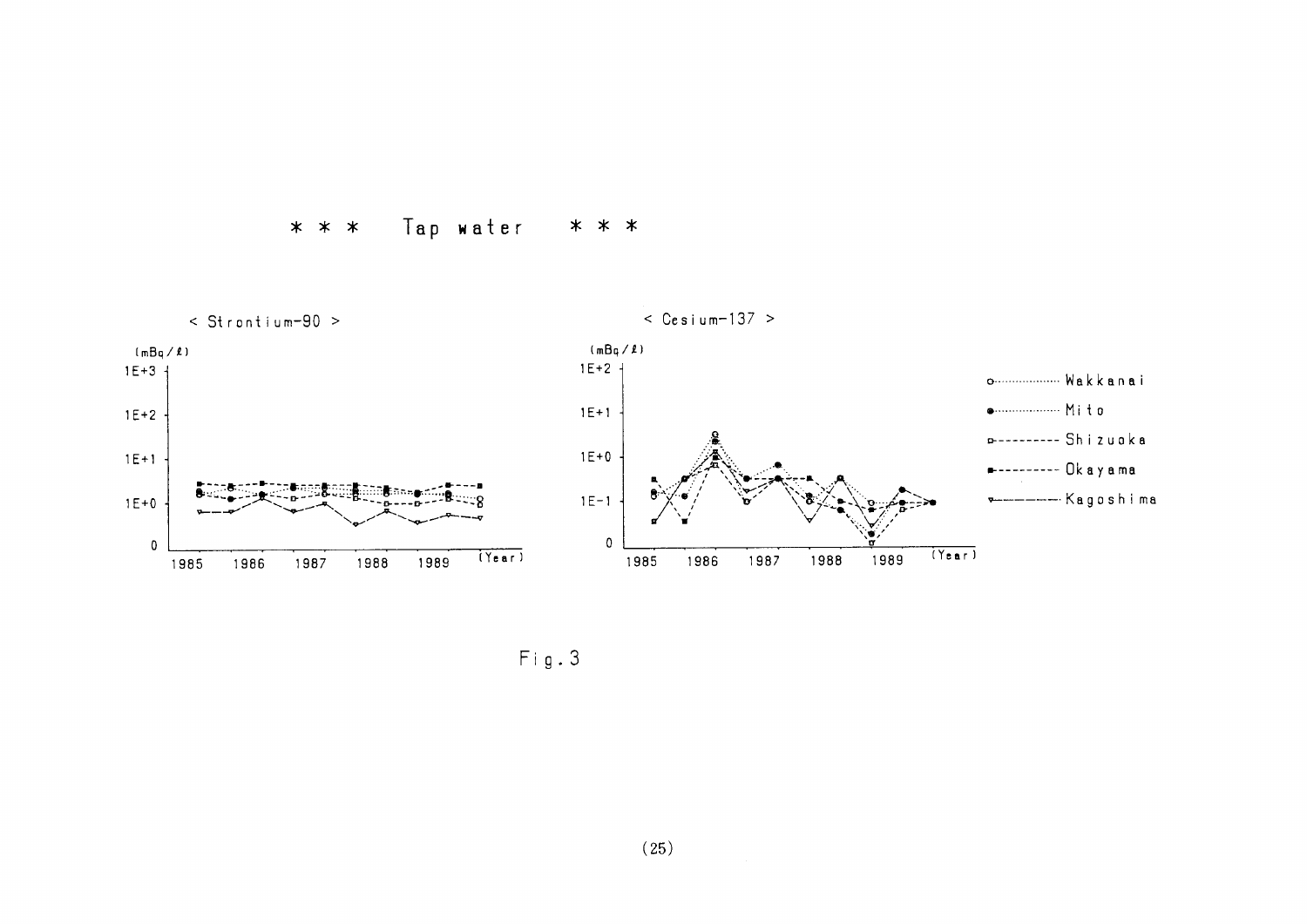#### $* * *$ Freshwater  $* * *$







Fig. 4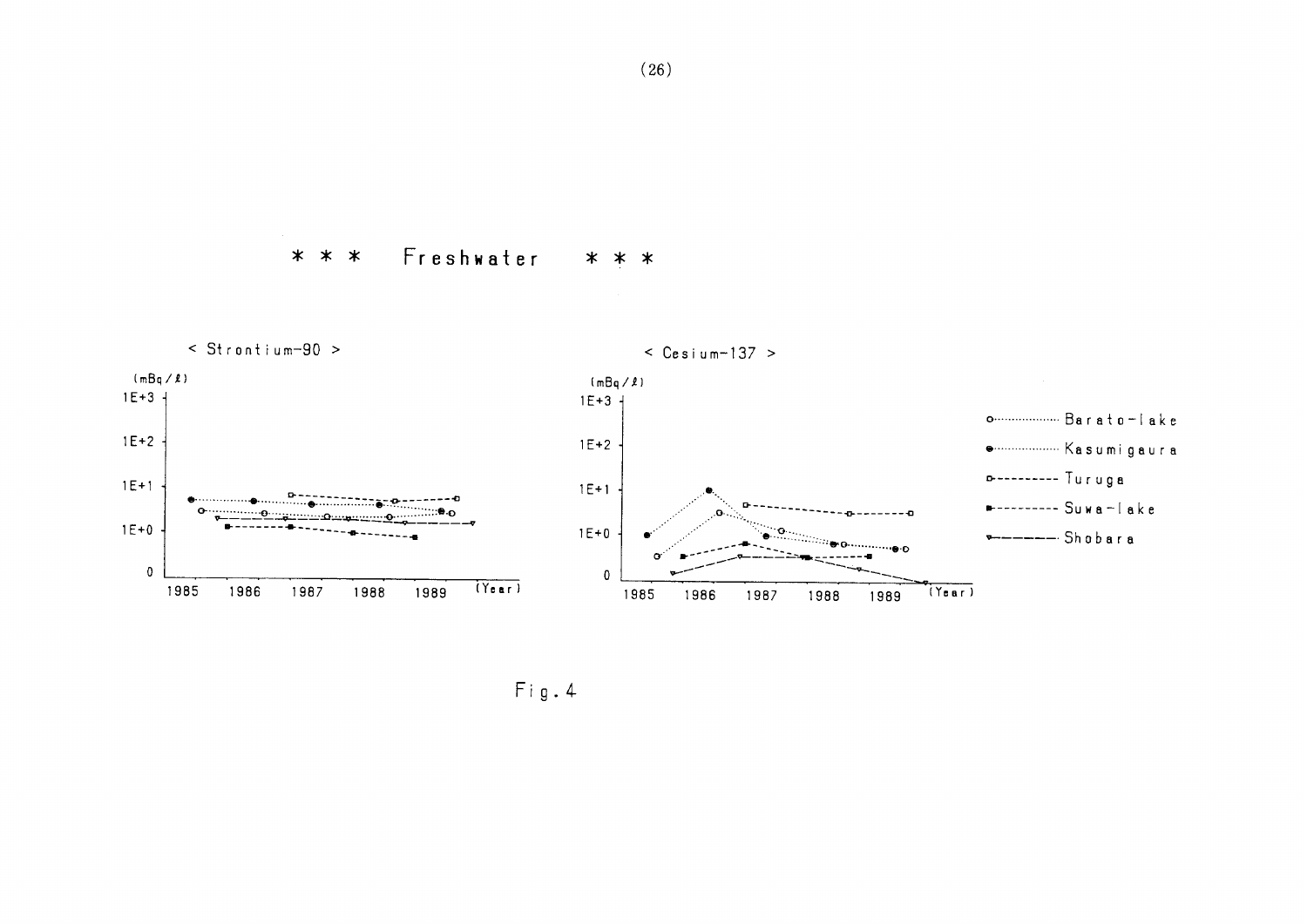## \* \* \* Soil \* \* \*



Fig.5 (Sampling Depth 0-5cm)

 $\sim$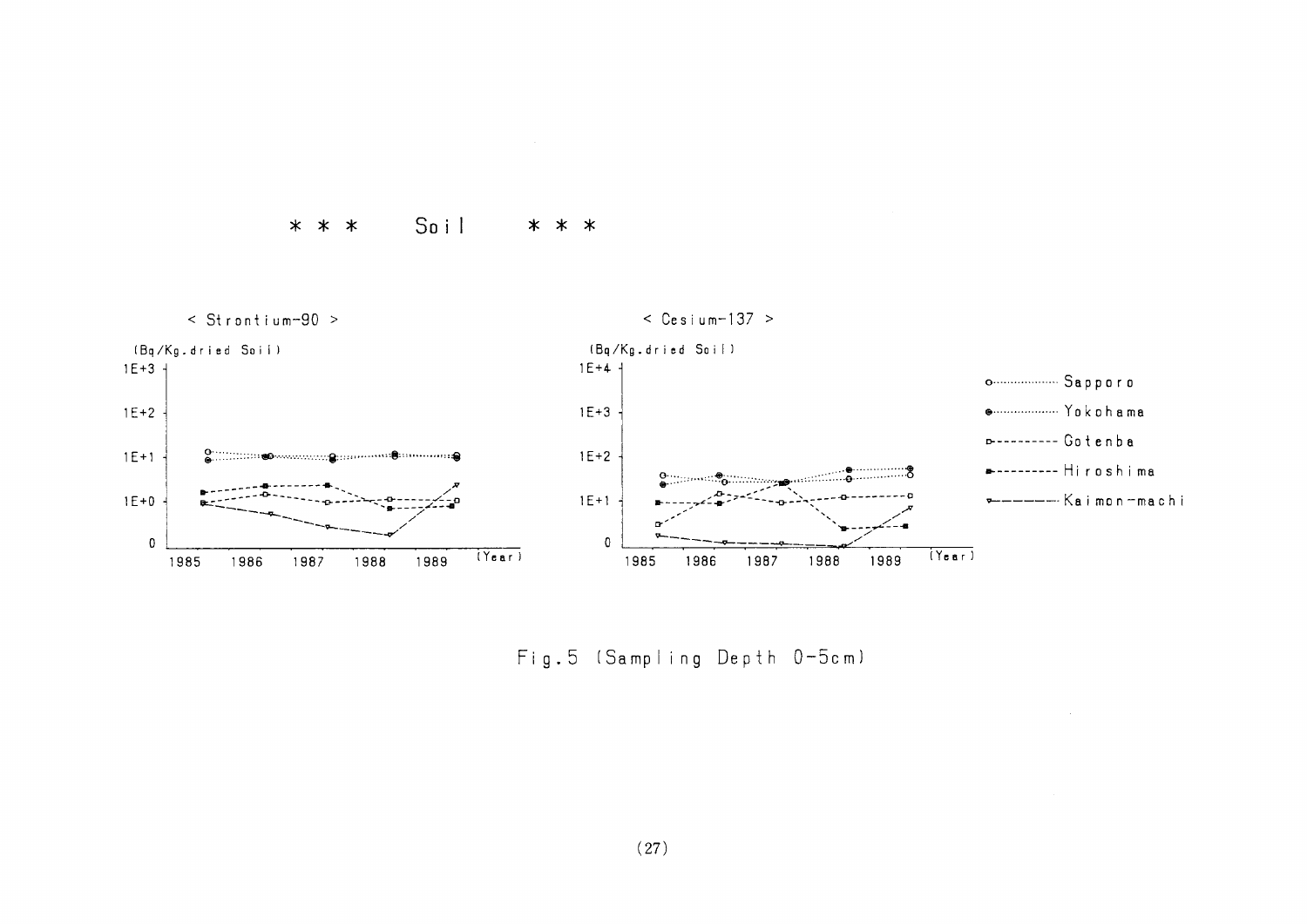Soil  $* * *$ \* \* \*



Fig. 5 (Sampling Depth 5-20cm)

 $\lambda$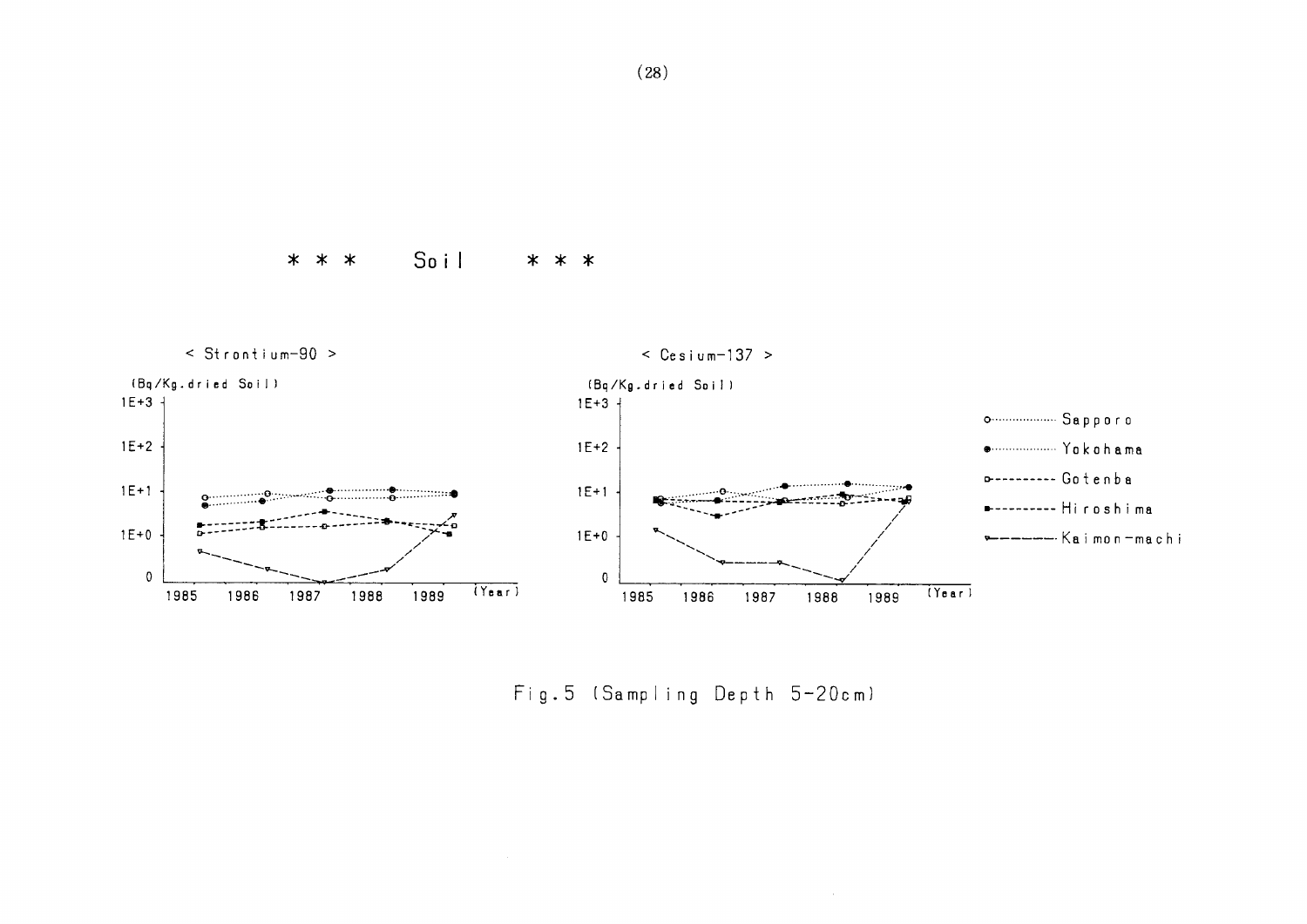



 $Fig. 6$